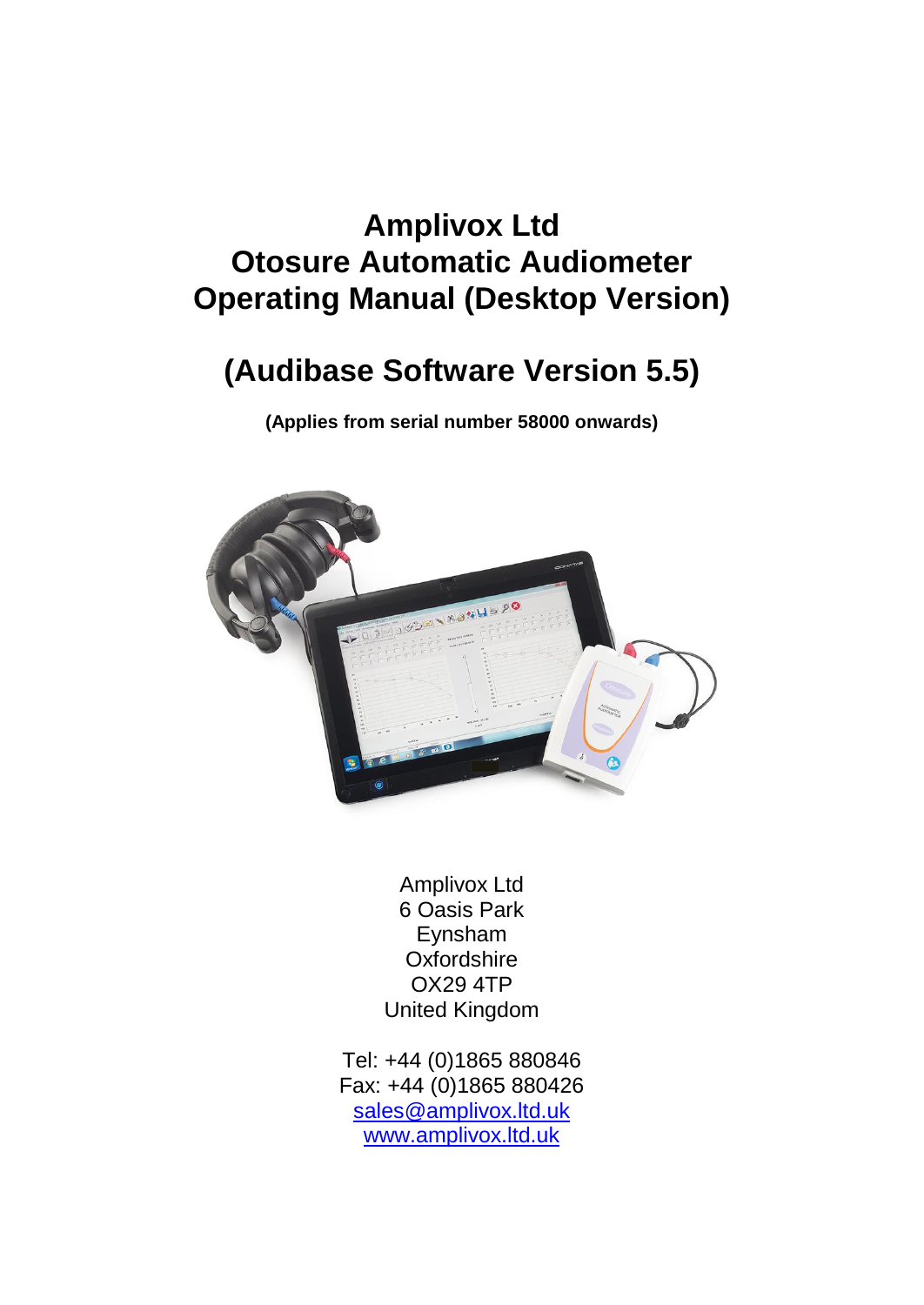# **Contents**

| $\mathbf{1}$            |  |
|-------------------------|--|
| 1.1                     |  |
| 1.2                     |  |
| 1.3                     |  |
| 1.4                     |  |
| 1.5                     |  |
|                         |  |
| $\boldsymbol{2}$        |  |
| 2.1                     |  |
| 2.2                     |  |
| 2.3                     |  |
| 2.4                     |  |
| $\overline{\mathbf{3}}$ |  |
| 3.1                     |  |
| 3.2                     |  |
|                         |  |
| 3.3                     |  |
| $\overline{\mathbf{4}}$ |  |
| 4.1                     |  |
| 4.2                     |  |
| 4.3                     |  |
| 4.4                     |  |
| 4.5                     |  |
| 4.6                     |  |
| 4.7                     |  |
|                         |  |
| 5                       |  |
| 5.1                     |  |
| 5.2                     |  |
| 5.3                     |  |
| 6                       |  |
| 6.1                     |  |
| 6.2                     |  |
| 6.3                     |  |
| 6.4                     |  |
| 6.5                     |  |
| 6.6                     |  |
|                         |  |
| 7                       |  |
| 7.1                     |  |
| 7.2                     |  |
| 7.3                     |  |
| 7.4                     |  |
| 7.5                     |  |
| 7.6                     |  |
| 8                       |  |
| 9                       |  |
| 9.1                     |  |
| 9.2                     |  |
| 10                      |  |
|                         |  |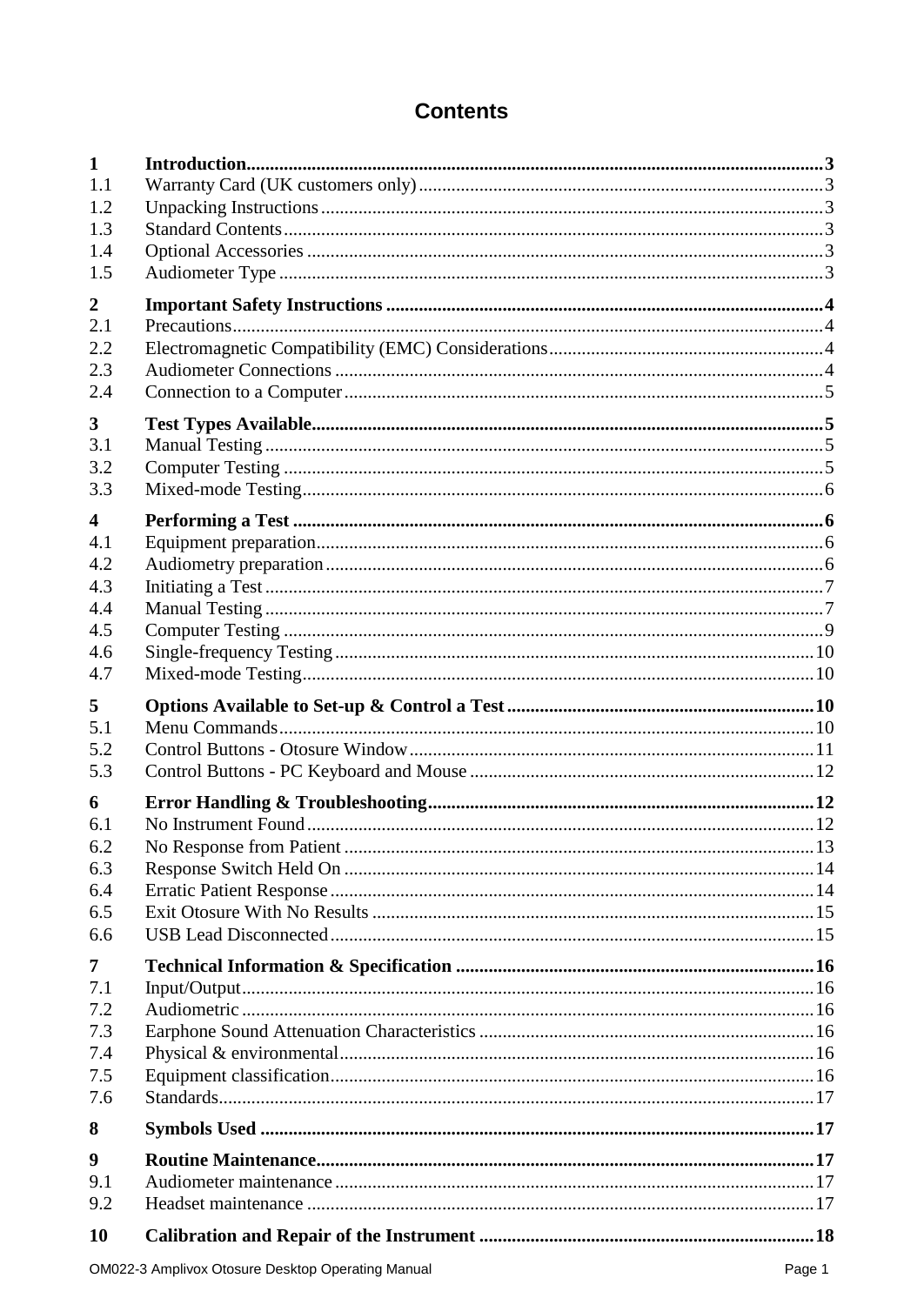| 12 |  |
|----|--|
|    |  |
|    |  |
|    |  |
|    |  |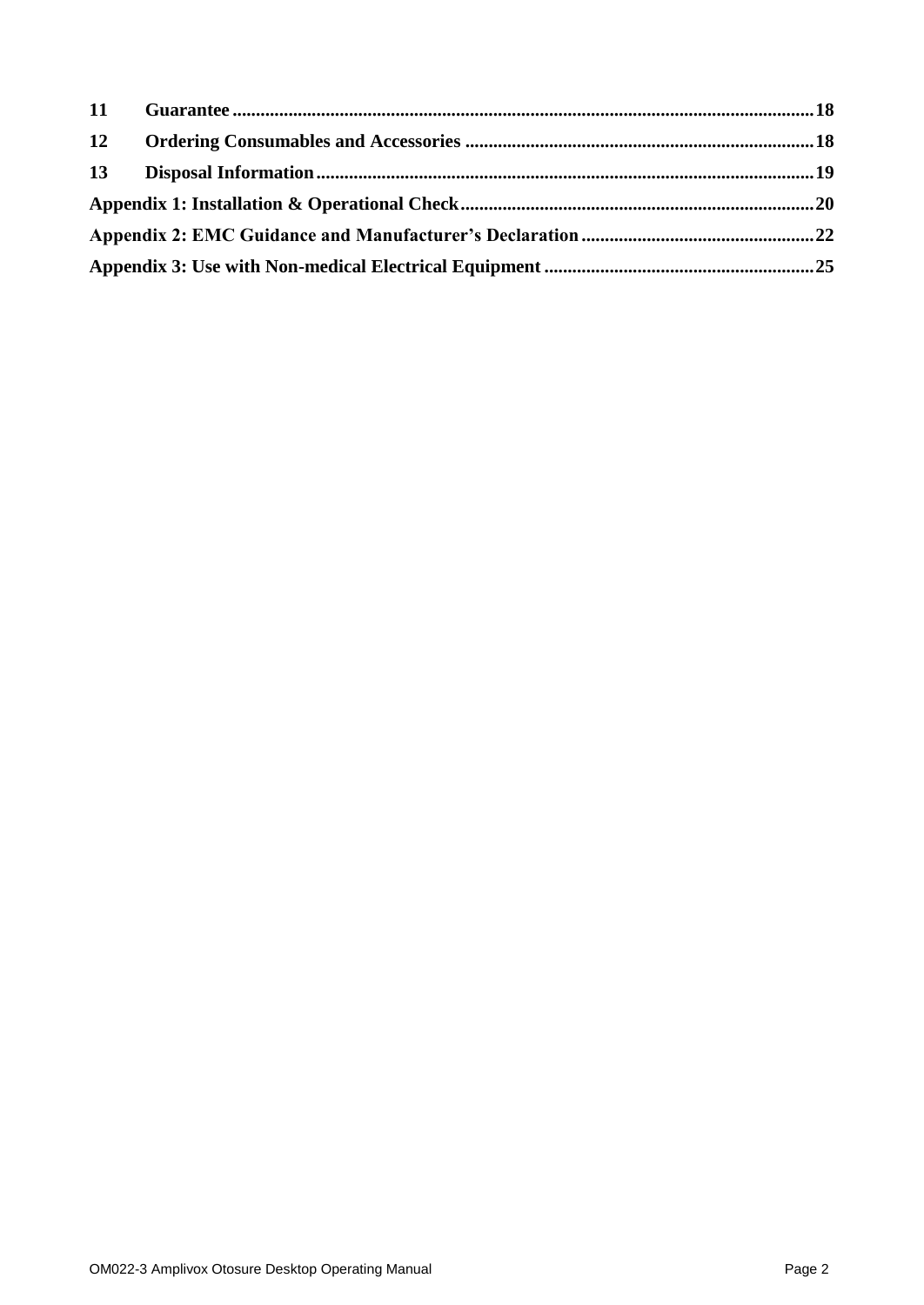# **1 Introduction**

Thank you for purchasing an Amplivox audiometer. The Otosure is a compact, automatic air-conduction screening audiometer, driven and controlled by a computer (PC). It provides a cost-effective solution for today's health care environment.

The Otosure is used with the Amplivox Audibase software, which allows electronic storage of audiometric test records on a PC, application of audiogram categorisation schemes, printing of audiograms and data exchange with other PC applications.

This operator's manual enables you to take full and safe advantage of the features offered by the Otosure audiometer. Therefore, PLEASE READ IT THOROUGHLY before using the audiometer.

#### **1.1 Warranty Card (UK customers only)**

Please complete the enclosed warranty registration card and return it to Amplivox. This will enable us to register your purchase, to deal with any enquiries you have and assist us in providing you with technical support. We will also be able to send you details of updates to your product and information about new products and services.

#### **1.2 Unpacking Instructions**

Open the shipping carton and carefully remove all the equipment. Check against the delivery note that all the accessories ordered have been included with your audiometer. If anything is missing, please contact Amplivox Customer Support on +44(0)1865 880846, email: sales@amplivox.ltd.uk. If you have purchased from a distributor you should contact them directly.

Please retain the shipping carton as the audiometer will need calibrating on an annual basis and should be returned to Amplivox in its original shipping carton.

#### **1.3 Standard Contents**

Otosure audiometer Audiometric headset & leads Patient response switch Software installation disk

#### **1.4 Optional Accessories**

Audiocups (noise excluding headset) Spare USB cable

Operating manual Calibration certificate USB cable (to connect to PC) Carrying case

#### **1.5 Audiometer Type**

The Otosure is a Type 4 Audiometer (screening/monitoring) according the categorisations provided in BS/EN/IEC 60645-1:2001. It is designed to be operated by healthcare professionals qualified in the field of audiometry.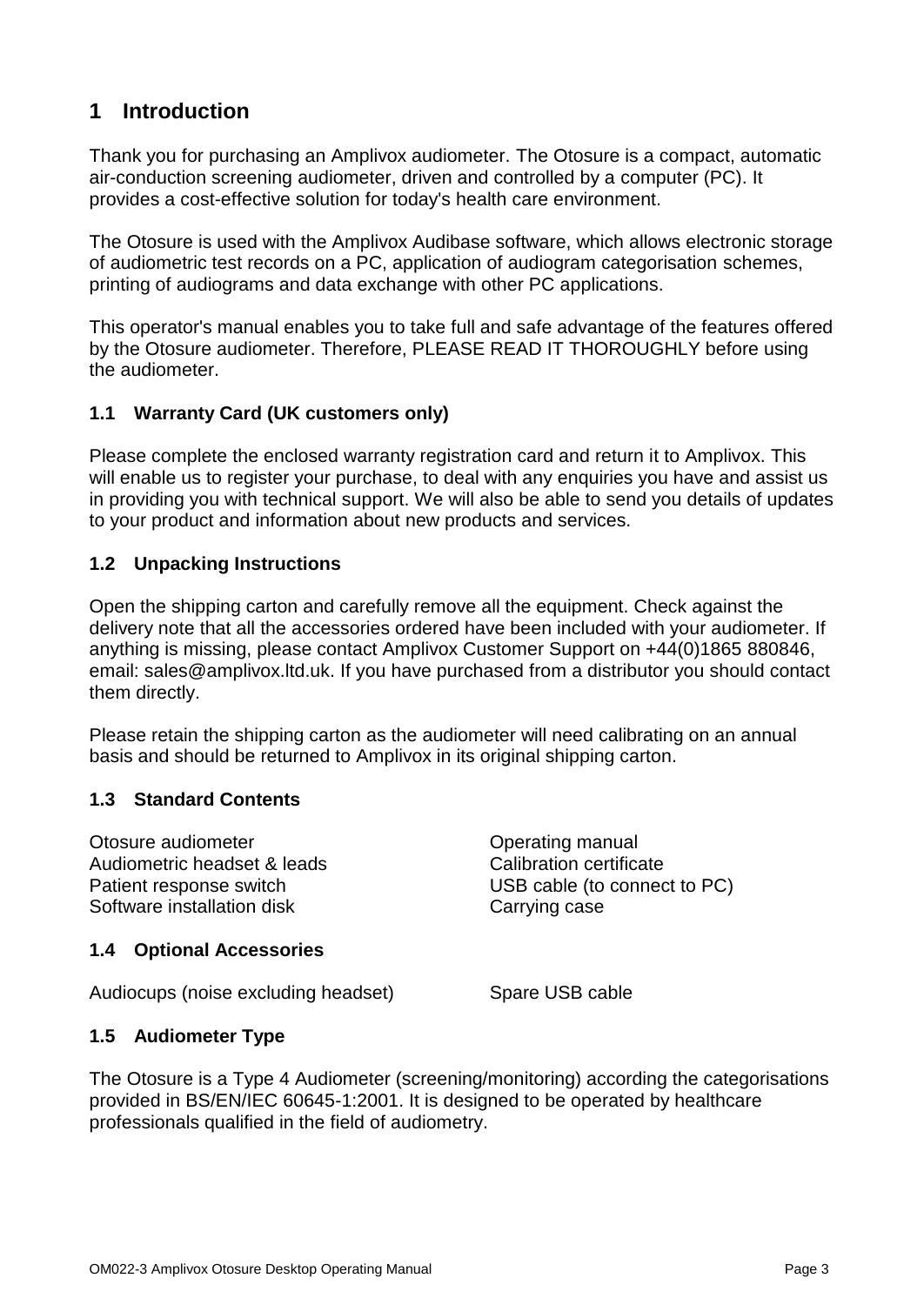# **2 Important Safety Instructions**



The Otosure instrument must be used only by practitioners qualified to perform audiometric tests. It is intended for use as a screening tool.

#### **2.1 Precautions**

#### **READ THIS OPERATING MANUAL BEFORE ATTEMPTING TO USE THE INSTRUMENT**

The audiometer is for indoor use only and should be used only as described in this manual.

The earphones supplied with the audiometer are specifically calibrated with it; if these transducers are changed calibration will be required.

Do not immerse the unit in any fluids. See Section 9 of this manual for the proper cleaning procedure for the instrument and its accessories.

Do not use the instrument in an oxygen-rich environment or in the presence of a flammable anaesthetic mixture or other flammable agents.

Do not drop or otherwise impact this instrument. If the instrument is dropped or damaged, return it to the manufacturer for repair and/or calibration. Do not use the instrument if any damage is suspected.

The instrument must be stored and used within the specified temperature, pressure and humidity ranges, see Section 7.

Do not attempt to open, modify or service the instrument. Return the instrument to the manufacturer or distributor for all servicing requirements. Opening the instrument will void the warranty.

#### **2.2 Electromagnetic Compatibility (EMC) Considerations**

Medical electrical equipment needs special precautions regarding EMC and needs to be installed and put into service according to the EMC information provided in Appendix 2. This provides guidance on the electromagnetic environment in which to operate the instrument.

Portable and mobile radio-frequency (RF) communications equipment can affect medical electrical equipment. The instrument should not be used adjacent to or stacked with other equipment; if this is unavoidable the instrument should be observed to verify normal operation.

#### **2.3 Audiometer Connections**

The accessory terminals and connections are labelled to ensure correct identification and connection as follows:-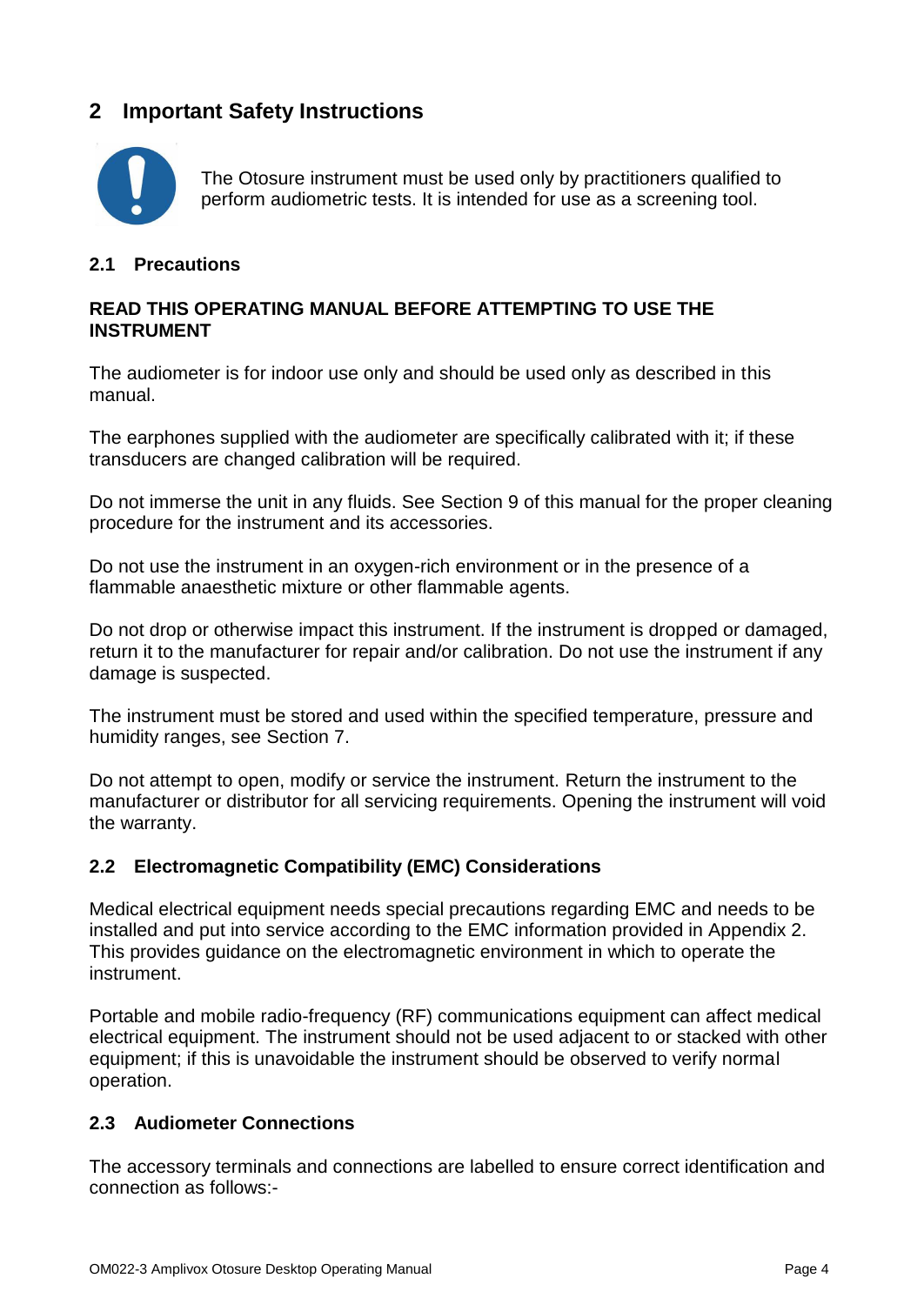| <b>Socket Type</b>   | <b>Colour</b><br>Code | <b>Connected Part</b>            | <b>Notes</b> |
|----------------------|-----------------------|----------------------------------|--------------|
| 6.3mm jack           | <b>Blue</b>           | Air conduction headset (Left) *  |              |
| 6.3mm jack           | Red                   | Air conduction headset (Right) * |              |
| 6.3mm jack           | <b>Black</b>          | Patient response Switch *        |              |
| <b>USB Connector</b> | N/a                   | Computer (via USB port)          | See 2.4      |

The relevant part numbers are indicated in Section 12.



For connected parts marked \* only connect the accessories supplied with the instrument or supplied by Amplivox or an Amplivox distributor. These parts have been tested for use with the Otosure Audiometer for compliance with the standards IEC 60601-1 and IEC 60601-1-2. The use of accessories other than those specified may compromise compliance with these standards.

#### **2.4 Connection to a Computer**



**Refer to Appendix 3 for important information regarding the connection of non-medical electrical equipment to medical electrical equipment. The audiometer is powered and controlled by a computer (PC) using software supplied for this purpose. This software must be installed before the audiometer is connected to the PC. All other connections should be made before connecting the audiometer to the PC.**

A USB cable is provided to connect the Otosure to a PC. The connected port on the PC must be to USB specification 1.0 or 2.0.

#### *Important Note:*

**Please refer to Appendix 1 for instructions on how to install the software and drivers, how to carry out the first-time connection to a PC, and how to undertake a basic operational check to ensure the audiometer is functioning correctly.**

# **3 Test Types Available**

#### **3.1 Manual Testing**

This allows the operator to use the Otosure to record hearing level thresholds using the computer's keyboard and mouse (see Section 4.4). The resulting audiometric data may then be transferred to the Audibase application.

#### **3.2 Computer Testing**

This is a method of automatic audiometry based on the Hughson and Westlake method and undertaken automatically by the instrument. The level is increased in 5dB steps until a response is obtained from the patient and decreased in 10 dB steps until no response occurs. The process is repeated until, depending upon the criteria selected for recording a threshold (see Section 5.1), the instrument will record a threshold at that particular frequency. The Otosure then continues to the next test frequency and so on to complete the test on both ears (see Section 4.5).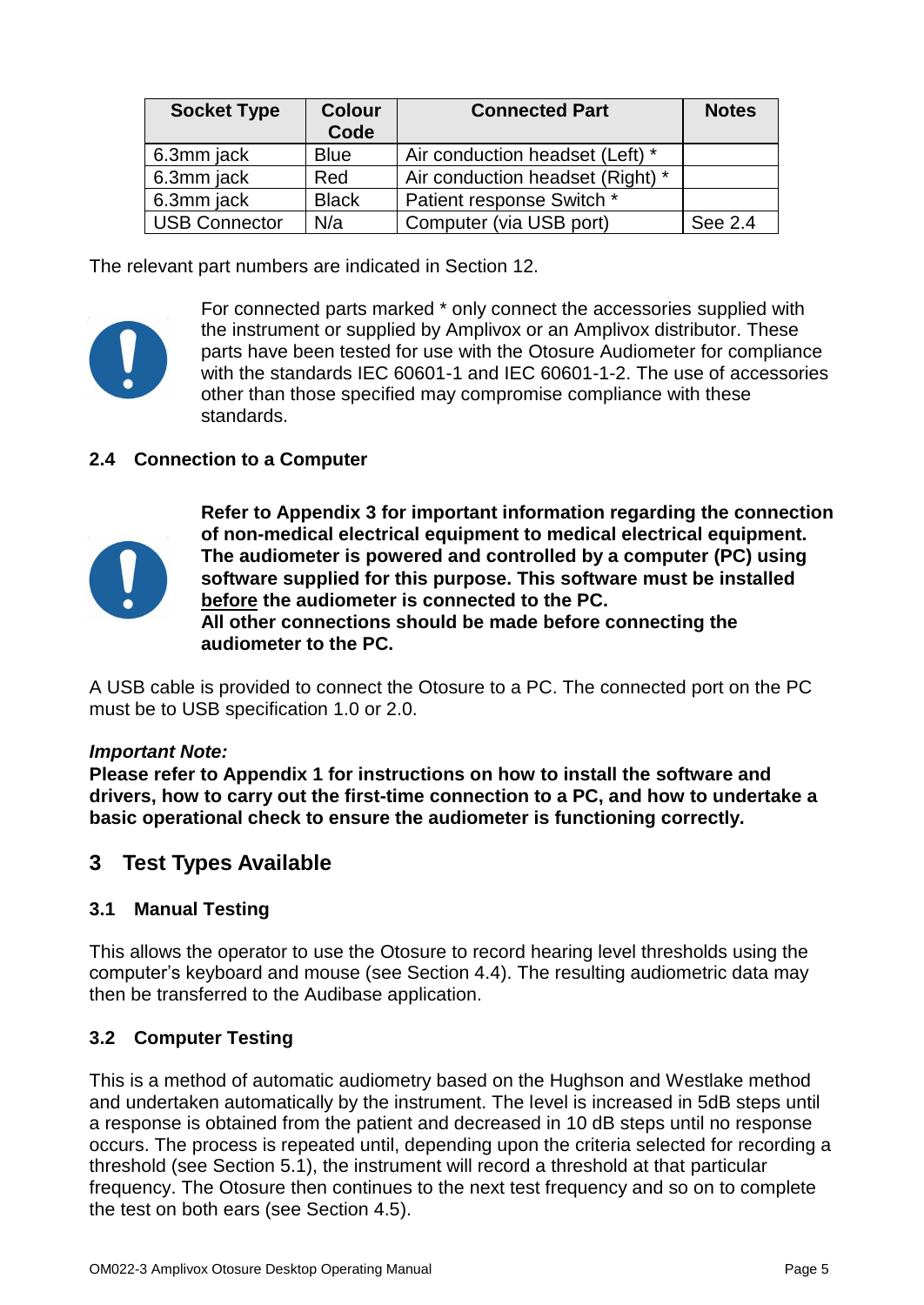The Otosure provides the facility to run this test at specified single frequencies and add the results into the overall audiogram result (see Section 4.6). This feature is useful for situations where one particular frequency has proved problematic.

### **3.3 Mixed-mode Testing**

This is typically used when the automatic test has been unable to yield a threshold at one or more frequencies. It is possible to perform a manual test (normally at just a few selected frequencies) to complete an audiogram by adding thresholds to those already established (see Section 4.7).

# **4 Performing a Test**

### **4.1 Equipment preparation**

Connect the headset and the patient response switch to the Otosure and then make the connection from the Otosure to the PC. No specific warm-up time is required although the device registration to the PC might take a short time to complete. Check operation as described in Appendix 1.

### **4.2 Audiometry preparation**

Refer to the various audiometric standards and other relevant publications for guidance on audiometric testing.

#### **Ambient Conditions**

Audiometric testing should always be performed in quiet conditions (e.g. a quiet room or an acoustic booth). The optional Audiocups can provide an additional level of isolation from ambient noise. For further explanation on permissible ambient noise levels, please refer to the audiometry standard ISO6189.

#### **Test System Arrangement**

The schematic diagram below shows a typical example of the use of audiometric test equipment. The audiometer is located on the desk of a seated operator as shown.



The patient is seated in front of the desk facing away from the operator. The patient wears a headset (see below) and responds to test stimuli by use of a hand-held switch which is also connected to the instrument.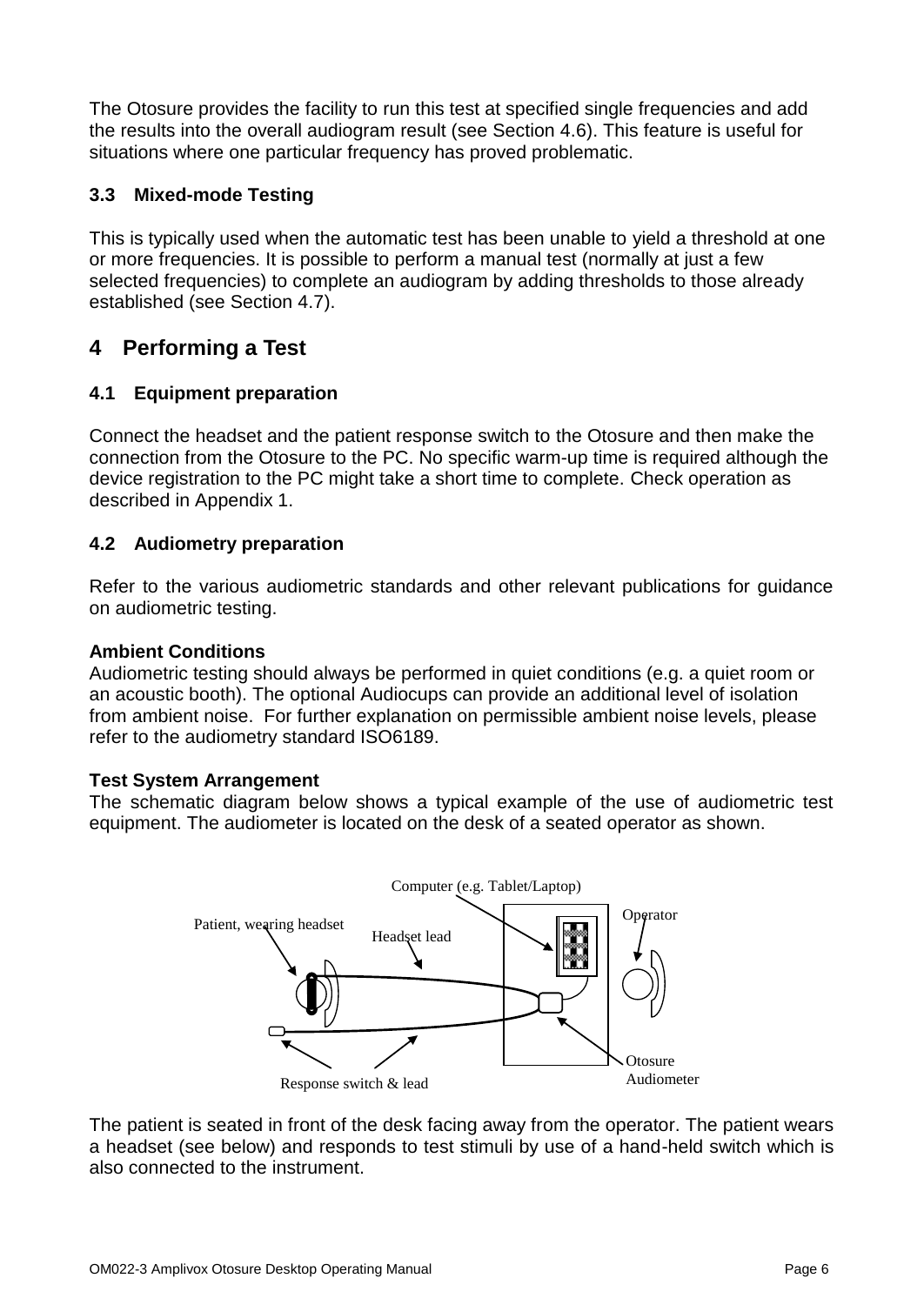#### **Headset**

The headset must be fitted by a qualified person to ensure a proper seal and comfortable fit. The leads from the headset are connected to the instrument and the headset is then fitted to the patient.

#### **Patient Instructions**

The patient is given the following instructions: "Press and then release the response switch when a tone is heard"

### **4.3 Initiating a Test**

Start the Audibase application, and with reference to the user manual either establish a new a patient, or access and display details of an existing patient.

Use the left mouse button to click on the Launch Test icon in the Audibase toolbar.



Alternatively use the "Test > Launch Test" drop-down menu selection at the top of the Audibase window.

A new window will open for the Otosure software. If the patient has more than one set of audiometric results stored in Audibase the most recent audiogram is transferred and displayed in the Otosure window.

The serial number and calibration date of the connected Otosure audiometer is shown at the bottom right of the Otosure window along with the test type currently selected.

The test type last used is remembered; if this was a manual test the procedures described in Section 4.4 may be followed; if this was an automatic test the following dialogue box will be displayed:

| Run Test?                          |  |
|------------------------------------|--|
| Run test, or modify test settings? |  |
|                                    |  |

To run the same automatic test using the same options (as last used) simply click the "Start test" button and the test will commence (refer to Section 4.5).

If a manual test is required, or if the test options are to be modified, click the "Modify" button which will close the dialogue box. Refer to Sections 4.4 to 4.7 and Section 5 as appropriate for additional guidance.

### **4.4 Manual Testing**

Click the Manual test button (the button will then be highlighted) ৻Պ

Alternatively use the "Test > Manual" drop-down menu selection at the top of the Otosure window. The following screen is displayed: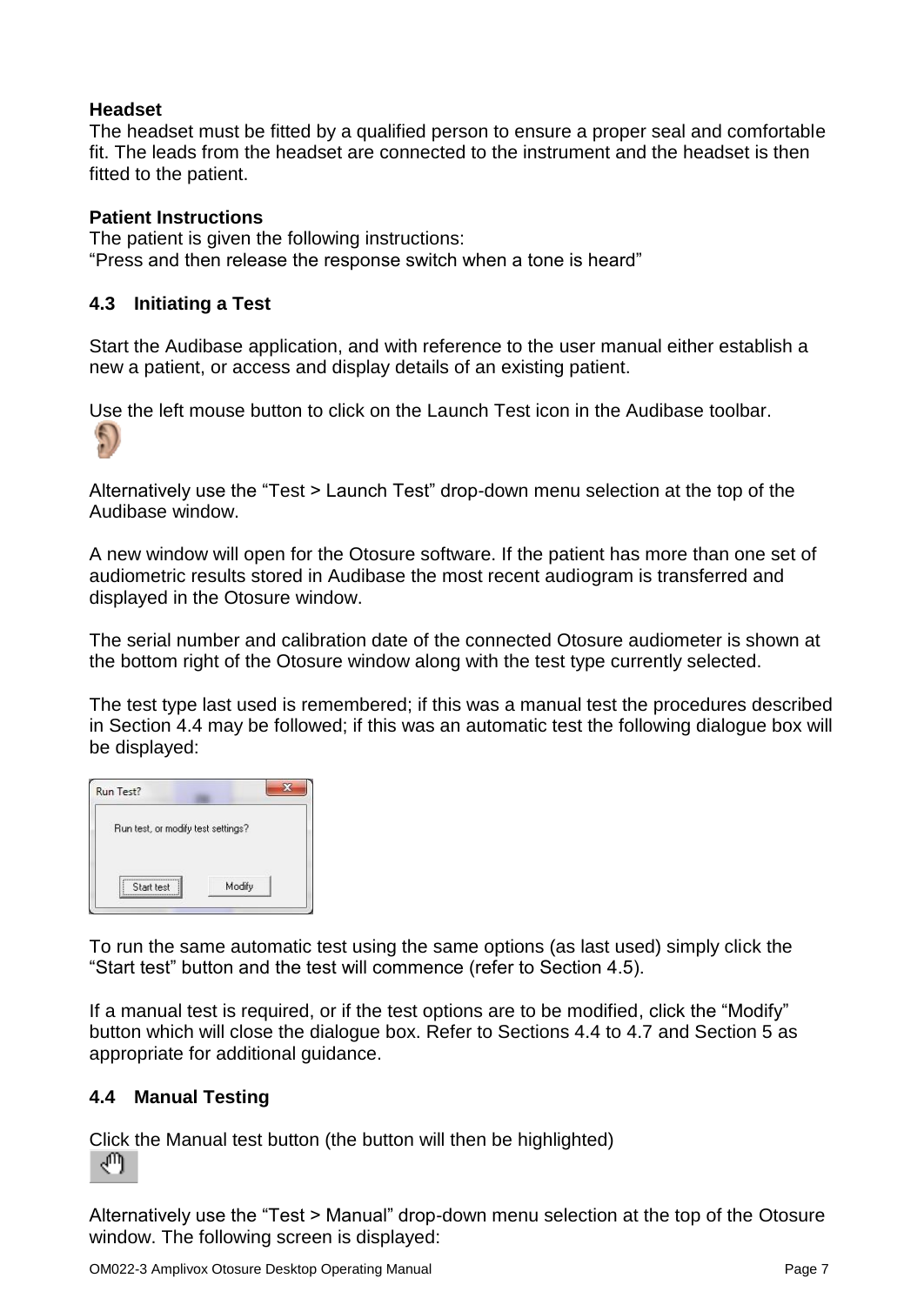| <b>a</b> Amplivox Otosure<br>Exit Test View Options Pause About |      |     |           |            |            |    |    |           |              |          |     |       |    |            |    |    |    |                                    |        |
|-----------------------------------------------------------------|------|-----|-----------|------------|------------|----|----|-----------|--------------|----------|-----|-------|----|------------|----|----|----|------------------------------------|--------|
|                                                                 | 1    |     | <b>MV</b> |            | $\sqrt{2}$ |    |    |           |              |          |     |       |    |            |    |    |    |                                    |        |
|                                                                 |      |     |           |            |            |    |    |           |              |          |     |       |    |            |    |    |    |                                    |        |
| Previous                                                        |      |     |           |            |            |    |    |           |              | Previous |     |       |    |            |    |    |    |                                    |        |
| Current                                                         |      |     |           |            |            |    |    |           |              | Current  |     |       |    |            |    |    |    |                                    |        |
| 125                                                             | 250  | 500 | 1K        | <b>1K5</b> | 2K         | 3К | 6K | <b>8K</b> | <b>dBHL</b>  | 125      | 250 | 500   | 1К | <b>1K5</b> | 2K | 3K | 4K |                                    |        |
|                                                                 |      |     |           |            |            |    |    |           | $-10$        |          |     |       |    |            |    |    |    |                                    |        |
|                                                                 |      |     |           |            |            |    |    |           | $\bf{0}$     |          |     |       |    |            |    |    |    |                                    |        |
|                                                                 |      |     |           |            |            |    |    |           | 10           |          |     |       |    |            |    |    |    |                                    |        |
|                                                                 |      |     |           |            |            |    |    |           | 20           |          |     |       |    |            |    |    |    |                                    |        |
|                                                                 |      |     |           |            |            |    |    |           | 30           |          |     |       |    |            |    |    |    |                                    |        |
|                                                                 |      |     |           |            |            |    |    | .         | 40           |          |     |       |    |            |    |    |    |                                    |        |
|                                                                 |      |     |           |            |            |    |    |           |              |          |     |       |    |            |    |    |    |                                    |        |
|                                                                 |      |     |           |            |            |    |    |           | 50           |          |     |       |    |            |    |    |    |                                    |        |
|                                                                 |      |     |           |            |            |    |    |           | 60           |          |     |       |    |            |    |    |    |                                    |        |
|                                                                 |      |     |           |            |            |    |    |           | 70           |          |     |       |    |            |    |    |    |                                    |        |
|                                                                 |      |     |           |            |            |    |    |           | 80           |          |     |       |    |            |    |    |    |                                    |        |
|                                                                 |      |     |           |            |            |    |    |           | 90           |          |     |       |    |            |    |    |    |                                    |        |
|                                                                 |      |     |           |            |            |    |    |           | 100          |          |     |       |    |            |    |    |    |                                    |        |
|                                                                 |      |     |           |            |            |    |    |           | 110          |          |     |       |    |            |    |    |    |                                    |        |
|                                                                 |      |     |           |            |            |    |    |           |              |          |     |       |    |            |    |    |    |                                    |        |
|                                                                 | LEFT |     |           |            |            |    |    |           | 120          |          |     | RIGHT |    |            |    |    |    |                                    |        |
|                                                                 |      |     |           |            |            |    |    |           | 1KHz 30 dBHL |          |     |       |    |            |    |    |    | Connected to 1, Cal date 27/3/2012 | Manual |

Note the cursor positioned in left ear audiogram area indicating the current frequency and dBHL value (also displayed at the bottom centre of the Otosure window).

Moving the mouse over the "Present" icon will sound the prescribed tone at this level and frequency from the left earphone, and the "Present" icon will change to ◀∭ .

If the patient presses the response switch the "Response" icon will change from a dark green colour  $\frac{1}{\sqrt{2}}$  to a light green colour

To change the level of the presented tone, use the  $\uparrow$  and  $\downarrow$  arrow keys on the PC keyboard.

When confident that a consistent response has been elicited at a particular level the threshold may be plotted on the screen by clicking the right mouse button. The numerical value of the threshold is added to the appropriate text box above the audiogram. If an error has been made, simply plotting a different threshold at the selected frequency will override any previous threshold.

To clear all thresholds from the audiogram use the "Test > Clear readings …" drop-down menu selection and select the appropriate items to clear.

To change the frequency of the presented tone, use the  $\leftarrow$  and  $\rightarrow$  arrow keys on the PC keyboard. Continue plotting thresholds until all desired frequencies have been tested.

To select the right ear use the "R" key on the PC keyboard, and to return to the left ear use the "L" key.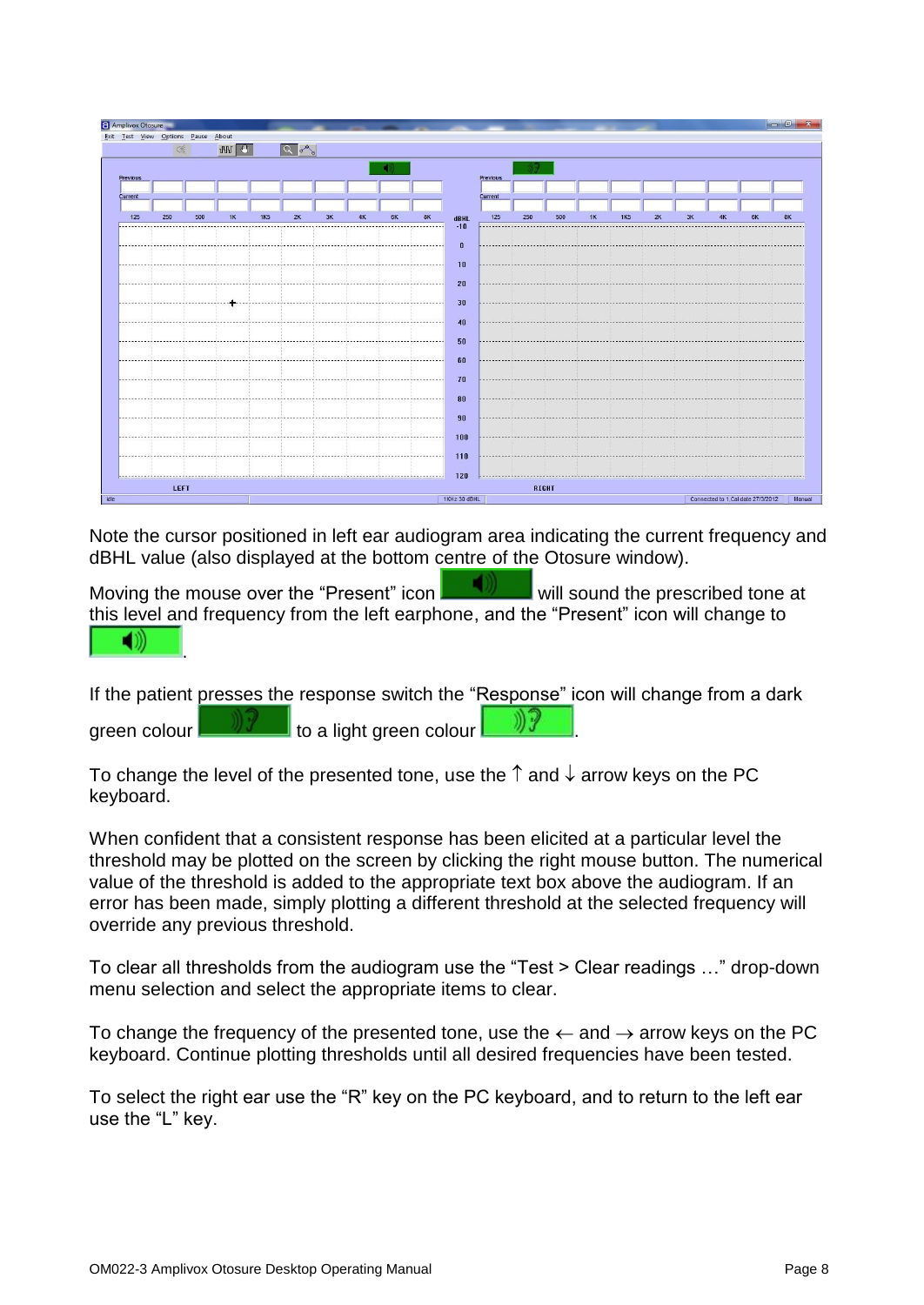Use the controls described above to build up a complete audiogram for the patient. Once satisfactorily completed, click on "Exit" at the top of the Otosure window and confirm to exit Otosure. The Otosure window will close and the Audibase window will display the test results. Refer to the Audibase user manual for additional options, but it should be noted that the results must be saved in Audibase to be retained in the database.

### **4.5 Computer Testing**

Click the Computer test button (the button will then be highlighted)  $\sqrt{15}$ 

Alternatively use the "Test > Computer" drop-down menu selection at the top of the Otosure window. A screen similar to that shown in Section 4.4 is displayed but with the "Present" icon and cursor removed.

To run a full Computer test on both ears simply click the "Run selected test" button. くうしょう (髪)

Alternatively use the "Test" drop-down menu option to select either a full test or a restricted test (for example, limited to a single ear).

The Computer test will run according to the test options selected (see Section 5.1) with the test status indicated at the bottom left of the Otosure window. The "Present" icon will re-appear and indicate when tones are presented, and the "Response" icon will change to light green when a patient response is made.

To view the traces of the presented tones select the "Show test detail" button:  $\Omega$ 

Alternatively use the "View > Detail" drop-down menu option.

To view the audiogram thresholds select the "Show Audiogram" button:<br> $\sqrt{\overline{\overline{C}}$ 

Alternatively use the "View > Audiogram" drop-down menu option.

The order of frequencies tested, assuming that all frequencies are selected, are 1kHz, 1.5kHz, 2kHz, 3kHz, 4kHz, 6kHz, 8kHz, 500Hz, 250Hz and 125Hz.



The time available for the patient to respond is from the point the tone is presented to the beginning of the next presented tone (approximately 2.3 seconds maximum). If a response is made within this time period a random delay is then added to the time until the next tone is presented.

Once the test has been completed successfully the following dialogue box will be displayed:

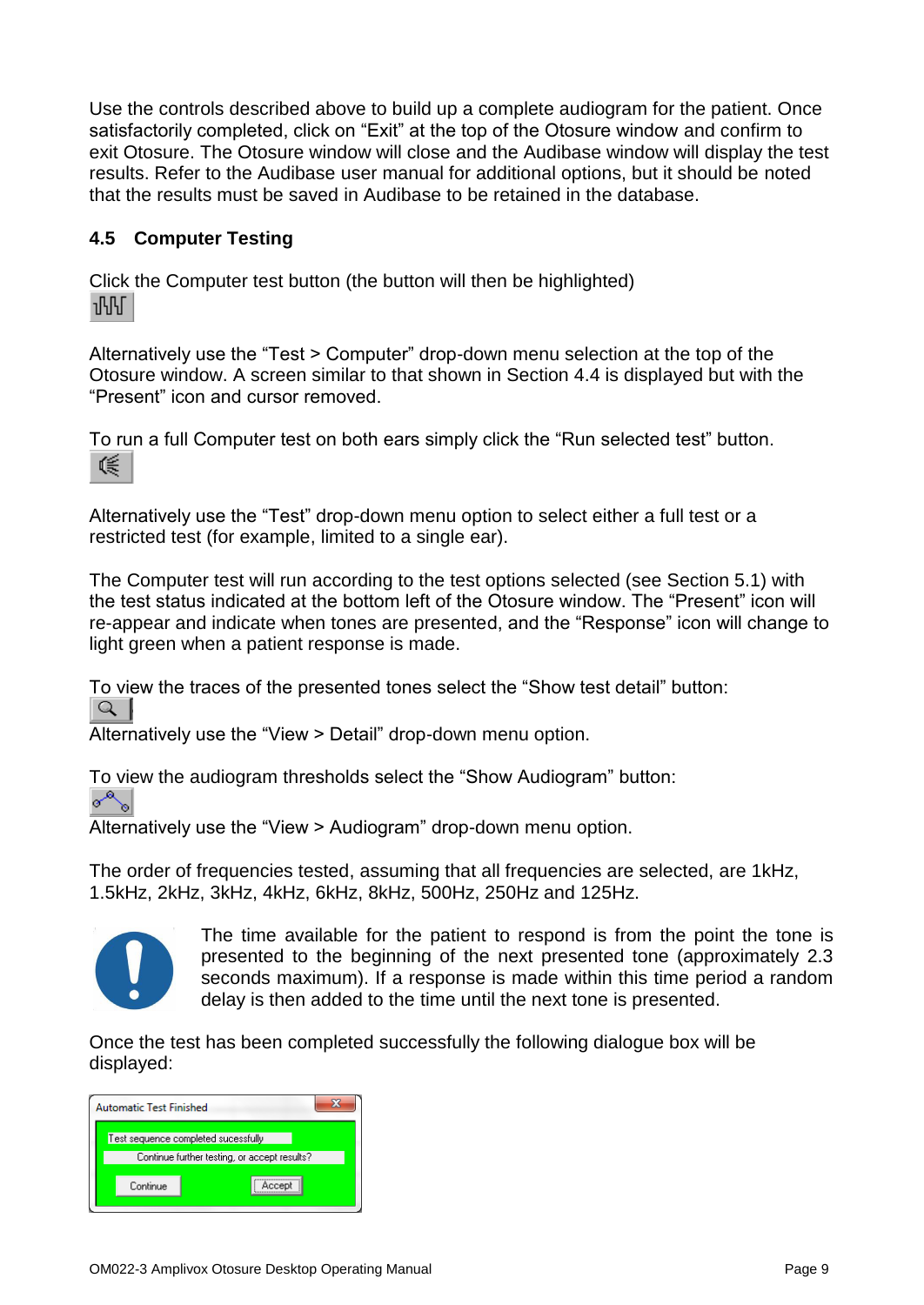If the test has not been completed successfully the following dialogue box will be displayed:



To accept the results and transfer them to Audibase click on the "Accept" button. The Otosure window will close and the Audibase window will be displayed. Refer to the Audibase user manual for additional options, but it should be noted that the results must be saved in Audibase to be retained in the database.

To continue testing click on the "Continue" option. The dialogue box will close and the operator may continue testing as described in these sub-sections.

### **4.6 Single-frequency Testing**

In Computer test mode it is possible to run a test at a single frequency. For example, the operator might have noticed that the patient response at a particular frequency was erratic, or the automatic test was unable to establish a response at a particular frequency.

The "Test > One freq. test" drop-down menu option may be used to select a single frequency for a particular ear. Clicking on the required option for frequency and ear initiates a test which will override any audiometric data already established for that frequency. At the end of the test the option to "Continue" or "Accept" is presented as described in Section 4.5.

#### **4.7 Mixed-mode Testing**

This allows an audiogram to be completed by performing tests (typically at a few selected frequencies) using an alternative test type. For example, this facility could be used to perform a manual test if the automatic test option was unable to establish a threshold at a particular frequency).

The legend "Mixed" is displayed at the bottom right of the Otosure window.

# **5 Options Available to Set-up & Control a Test**

The Otosure software stores the most recent test configuration and will initially use this to run any subsequent tests. However, there are a number of options available for setting up, modifying and controlling a test. These are summarised below - please refer to the operating window of the Otosure Software.

#### **5.1 Menu Commands**

**Exit:** this closes the Otosure window and transfers any audiometric thresholds found plus other test detail to Audibase, if the user acknowledges the confirmation.

**Test:** this provides access to a number of controls as follows: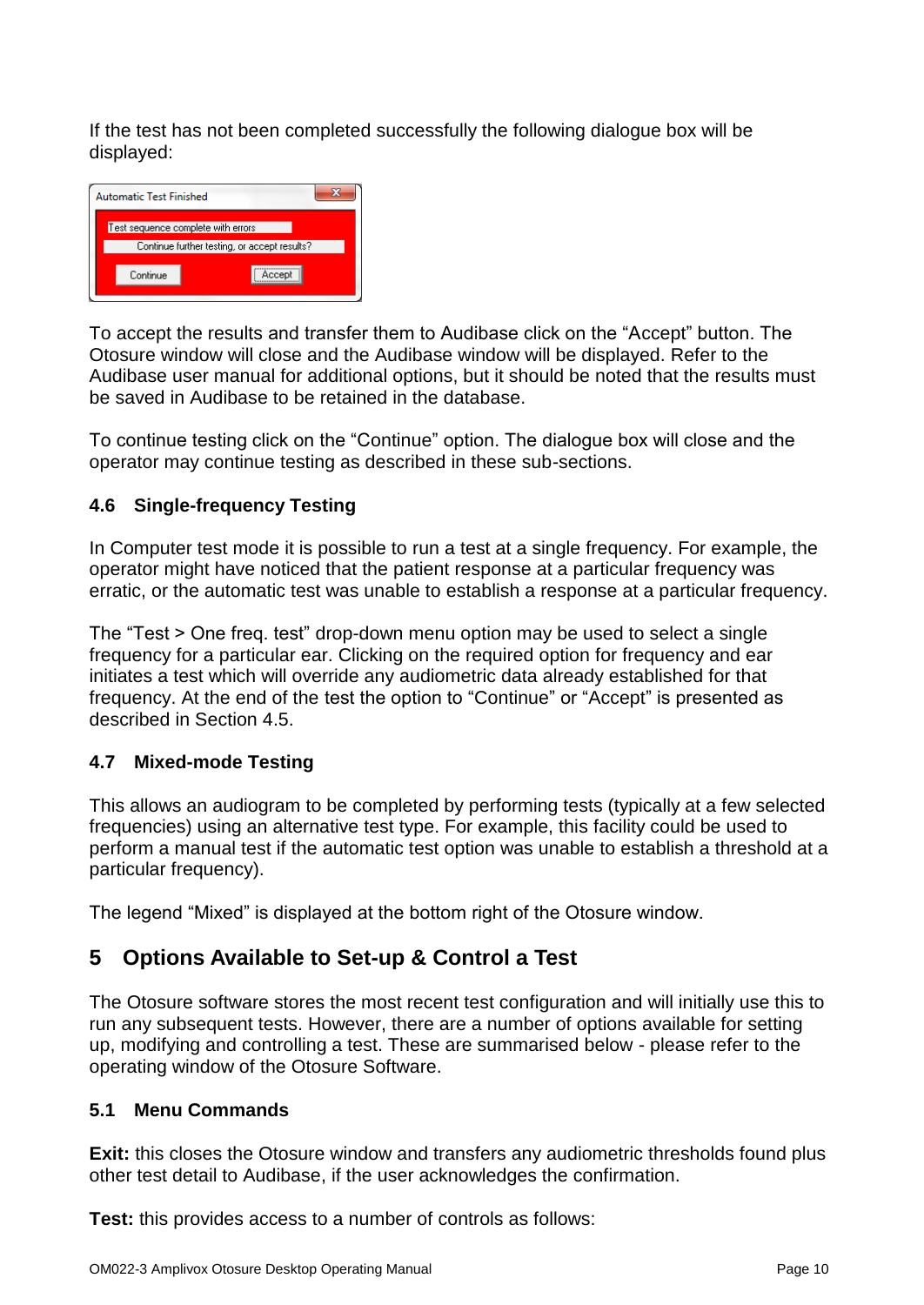- Run full test (tests each ear in turn using the current automatic test type)
- ◆ Left test (tests the left ear only using the current automatic test type)
- Right test (tests the right ear only using the current automatic test type)
- One freq. test (tests the selected ear & frequency combination using the current automatic test type)
- Stop test (displays a further option to confirm or cancel the 'Stop test' command; the test continues until a response is made; if 'Stop test' is confirmed any thresholds found are retained)
- Clear readings (clears all audiogram & threshold data, or only the data for the left or right ear)
- Computer (sets Computer to be the current automatic test type)
- Manual (sets the audiometer into the manual test mode)

**View:** this allows either test "Detail" (graphical representation of presented tones and patient responses), or "Audiogram" (plots of thresholds found) to be selected

**Options:** this opens a dialogue box, which provides access to the following options:

- Frequencies include or exclude 125Hz, 250Hz, 1.5kHz or 8kHz to/from the test regime
- ◆ Computer test controls to allow:
	- the selection of either 2 out of 3, or 3 out of 5 consistent responses to generate a valid threshold
	- a retest of the 1kHz frequency to be omitted (including this function can prove useful in correlating test results)
- Tone response controls to determine the action to be taken on error:
	- $\bullet$  the number of times a frequency is repeated (0, 1, 2 or 3 times) if an error in testing occurs (for example, if there is an erratic response from the patient)
	- and then the action to be taken if the error continues (skip the frequency or pause the test)
- Start level specify a start level of either 20dBHL, 30 dBHL or 40 dBHL for a test, and for all frequencies 1kHz and lower for a Computer test
- Start with familiarisation a familiarisation at 1kHz prior to the test
- Beep on finish produces an audible tone to alert the operator that the test has finished

**Pause:** immediately pauses the test and displays furthers options to abort the test, retry the current frequency being tested or ignore the current frequency and skip to the next one (skip not for a manual test); if the test is aborted any thresholds found are retained

**About:** displays the version of the Otosure software installed on the PC and the support email address

#### **5.2 Control Buttons - Otosure Window**

《

starts the selected automatic test



selects Computer test type



selects Manual test mode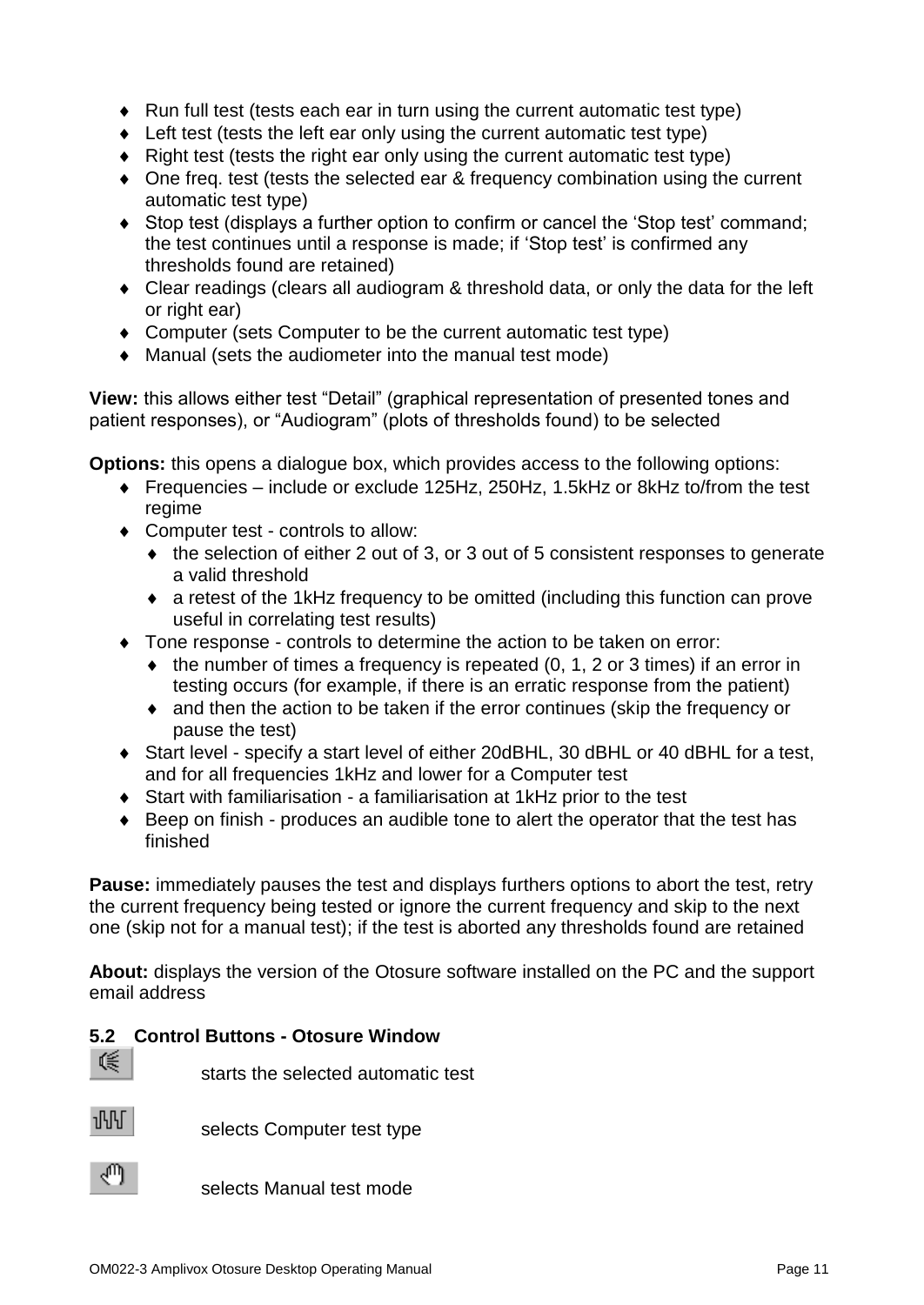

selects test detail display



selects audiogram display

sounds a test tone in Manual test mode when the mouse pointer is moved over this icon; there is **no need** to click the mouse button

the icon changes to this format while a tone is being presented Note that the present icon will also be displayed during automatic testing, although use of the mouse as described above will have no effect when automatic testing is performed.

patient response indicator, displayed like this when the patient has not made a response



the icon changes to this format when a response is made

### **5.3 Control Buttons - PC Keyboard and Mouse**

| Keyboard, "L" key:<br>Keyboard, "R" key:<br>Keyboard, 1 key:<br>Keyboard, $\downarrow$ key:<br>Keyboard, $\leftarrow$ key:<br>Keyboard, $\rightarrow$ key:<br>Mouse, pointer: | selects left ear in Manual test mode<br>selects right ear in Manual test mode<br>increases the sound level in Manual test mode<br>decreases the sound level in Manual test mode<br>selects a lower tone frequency in Manual test mode<br>selects a higher tone frequency in Manual test mode<br>sounds the test tone when positioned over the present icon in<br>Manual test mode |
|-------------------------------------------------------------------------------------------------------------------------------------------------------------------------------|-----------------------------------------------------------------------------------------------------------------------------------------------------------------------------------------------------------------------------------------------------------------------------------------------------------------------------------------------------------------------------------|
| <b>Mouse, left button:</b>                                                                                                                                                    | selects Windows-based options as normal                                                                                                                                                                                                                                                                                                                                           |
| Mouse, right button:                                                                                                                                                          | in manual test mode only, plots a threshold                                                                                                                                                                                                                                                                                                                                       |

# **6 Error Handling & Troubleshooting**

The Otosure is straightforward to use with an intuitive user interface, and if the instructions given in Sections 4 & 5 are followed the testing process should be performed easily. The product has been designed to detect and report a number of errors that could be encountered while performing audiometric testing and these are described below.

### **6.1 No Instrument Found**

If the audiometer has not been connected when a test is requested from Audibase the Otosure software will not start and the following warning dialogue box will be displayed: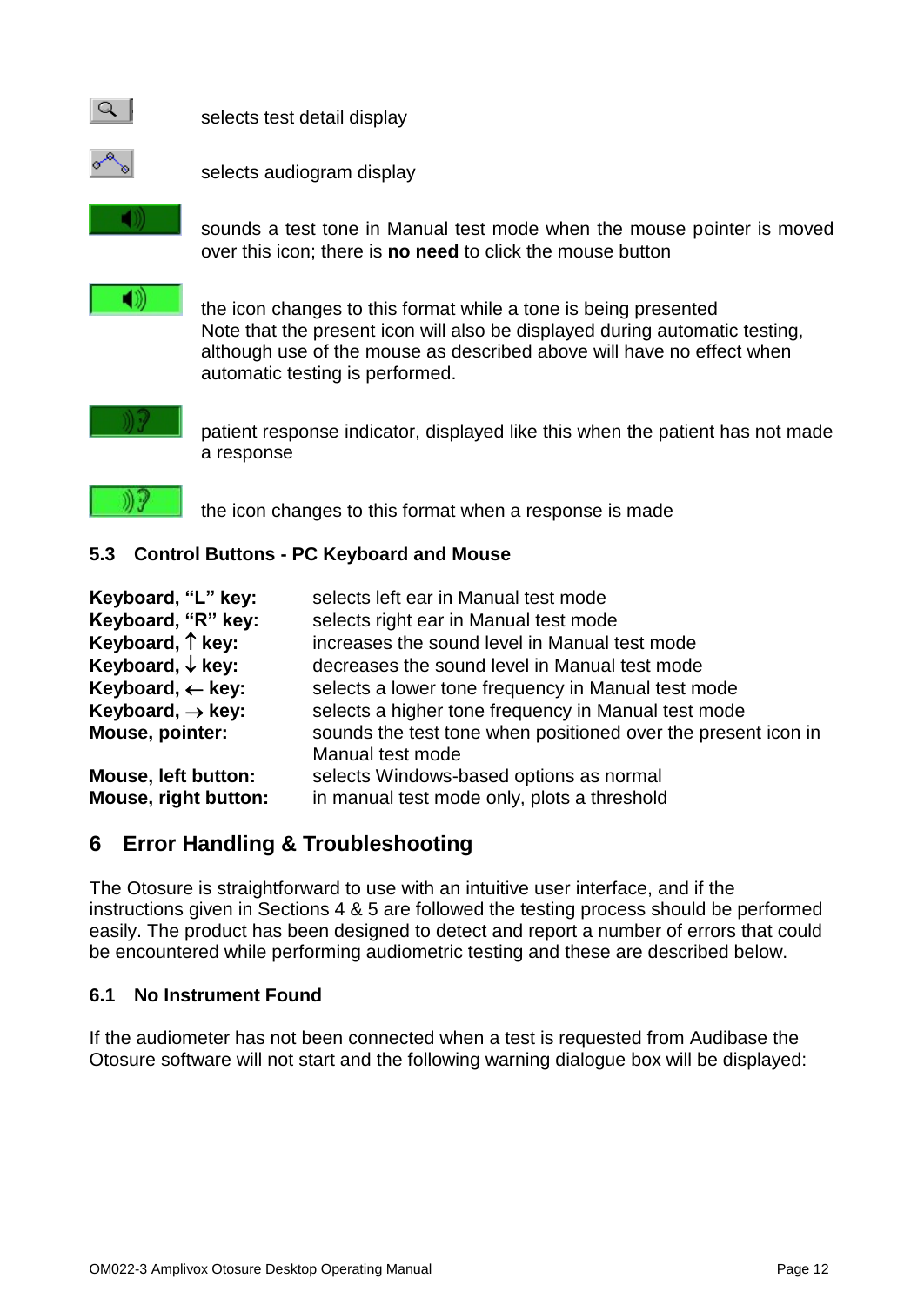|      | Instrument not found |
|------|----------------------|
|      | Error 2 type d       |
|      |                      |
|      |                      |
|      |                      |
|      |                      |
| More |                      |

Clicking OK will return to Audibase.

Use the "Edit > Cancel Insert/Edit" option or cancel toolbar button to cancel the insert operation. The Otosure may then be connected and Audibase operations continued.

#### **6.2 No Response from Patient**

If the audiometer detects that no response to the test tone is made by the patient during an automatic test the tone level will increase to maximum and then the test will pause with the following message displayed on the PC screen:

| Stop test, retry frequency or continue? |  |
|-----------------------------------------|--|
|                                         |  |
|                                         |  |

Depending on circumstances the operator may choose to abort the test, retry the frequency, or ignore the error (and proceed to testing of the next frequency).

For a single frequency test, the tone level will also increase to maximum and then the test will pause with the following message displayed on the PC screen:



Depending on circumstances the operator may choose to retry the single frequency, or cancel the single frequency test.

Check that the patient fully understands the instructions previously given regarding use of the response switch (see Section 4.2). Check also that the response switch is connected and operating and that tones are being output from the headphones (see Appendix 1).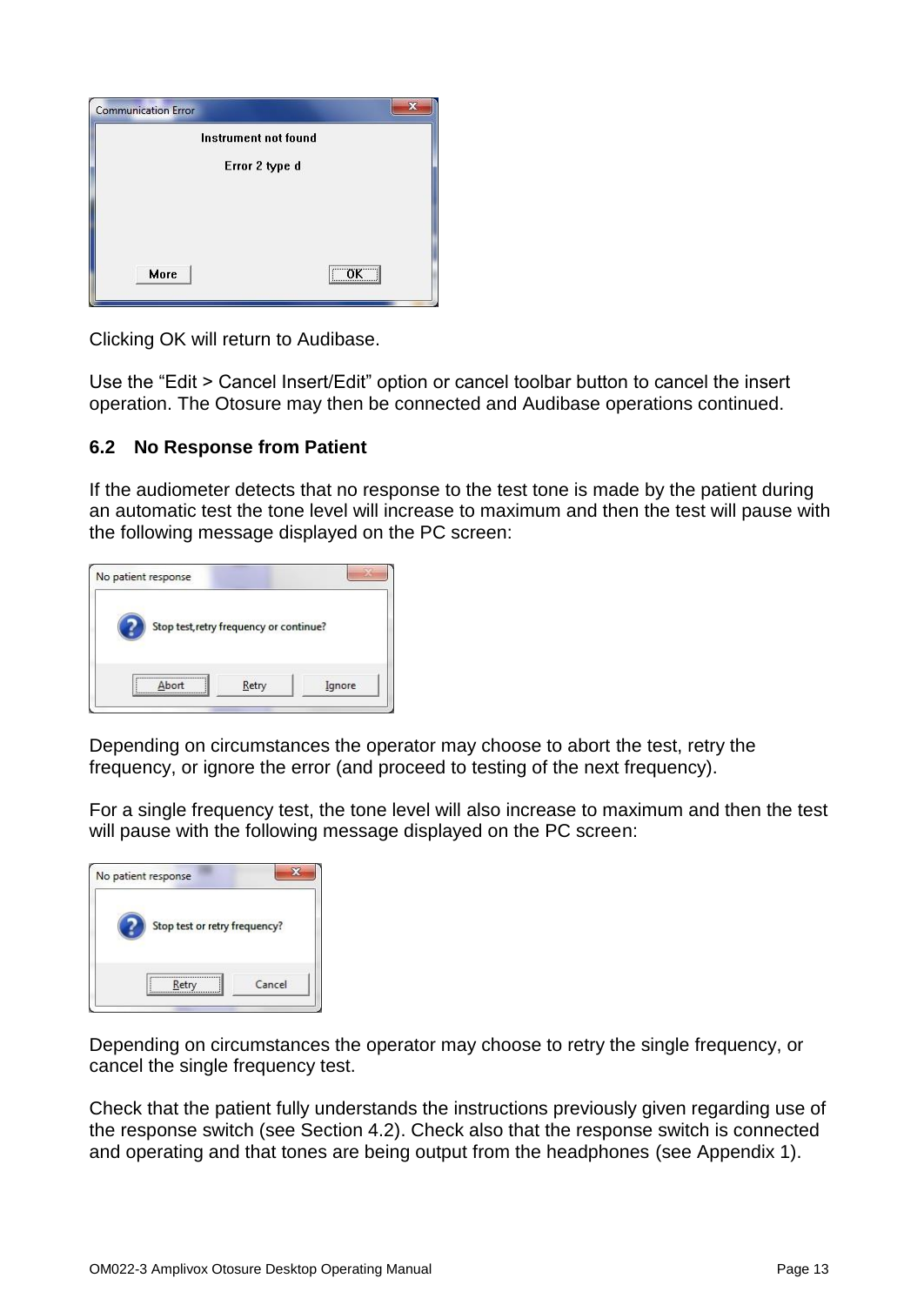### **6.3 Response Switch Held On**

If the audiometer detects that the response switch is not released by the patient during an automatic test the tone level will decrease to minimum and then the test will pause with the following message displayed on the PC screen:



Depending on circumstances the operator may choose to abort the test, retry the frequency, or ignore the error (and proceed to testing of the next frequency).

For a single frequency test, the tone level will decrease to minimum and then the test will pause with the following message displayed on the PC screen:

| Response switch held on!      |        |
|-------------------------------|--------|
| Stop test or retry frequency? |        |
| Retry                         | Cancel |

Depending on circumstances the operator may choose to retry the single frequency, or cancel the single frequency test.

Check that the patient fully understands the instructions previously given regarding use of the response switch (see Section 4.2). Check also that the response switch is connected and operating and that tones are being output from the headphones (see Appendix 1).

#### **6.4 Erratic Patient Response**

If the patient is not consistent in making responses during an automatic test it will not be possible for a threshold to be established. In these circumstances, and depending on the test options selected (see 'Options' in Section 5.1) the test may be paused or the next test frequency may be presented. If pause is selected, the test will pause with the following message displayed on the PC screen:



Note: this message will not be displayed for a single frequency test, but rather the test will complete but with errors (see below).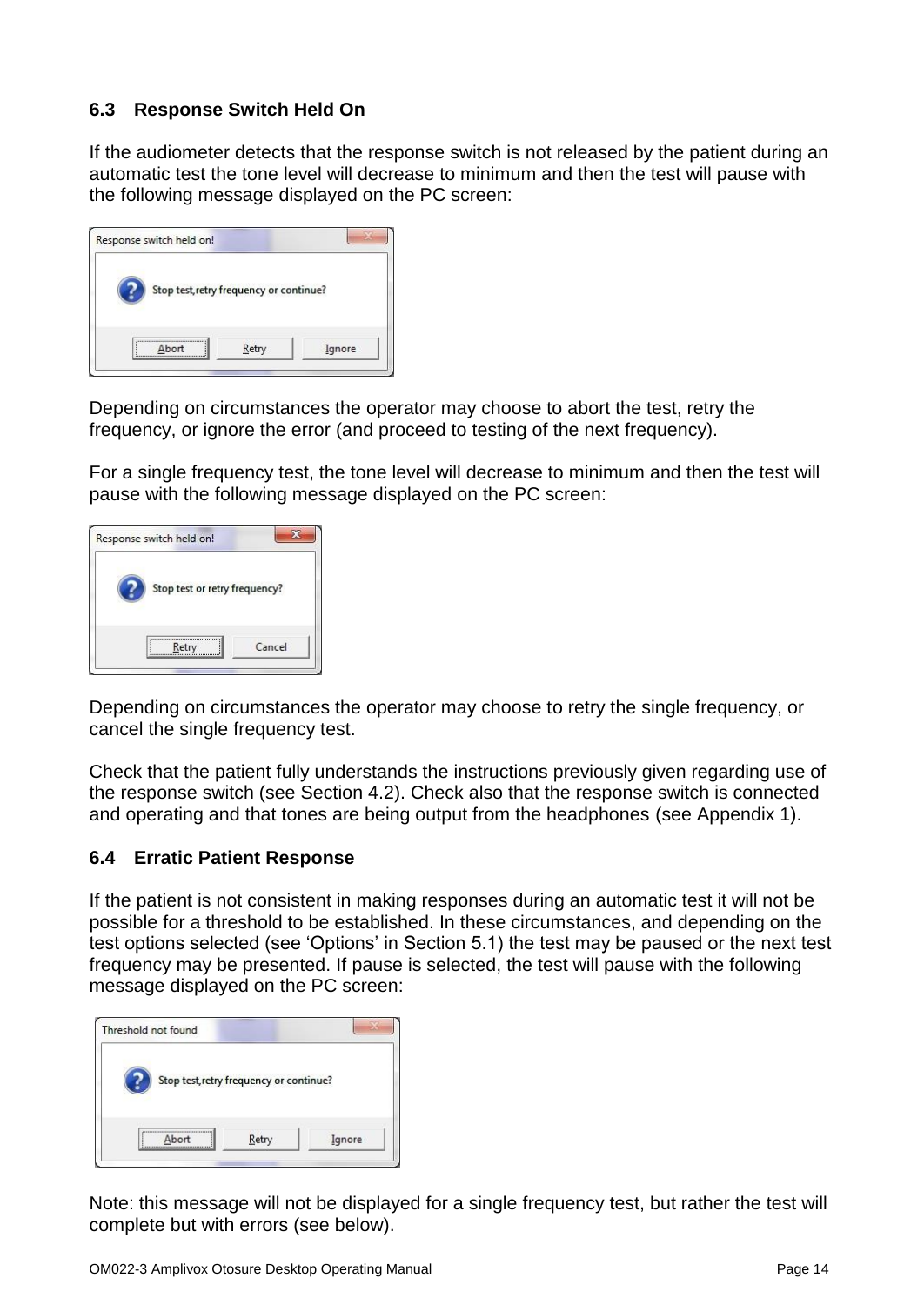If the audiometer manages to establish some but not all thresholds during an automatic test the following dialogue box will be displayed at the end of the testing process:

| Automatic Test Finished                                                            |  |  |  |  |  |  |
|------------------------------------------------------------------------------------|--|--|--|--|--|--|
| Test sequence complete with errors<br>Continue further testing, or accept results? |  |  |  |  |  |  |
|                                                                                    |  |  |  |  |  |  |
| Continue<br>Accept                                                                 |  |  |  |  |  |  |

This alerts the operator to the fact that errors in testing have occurred, and allows either:

- $\bullet$  further testing to be continued (e.g. as described in Sections 4.6 or 4.7) or
- the thresholds that were established to be accepted and transferred to Audibase

#### **6.5 Exit Otosure With No Results**

If the Otosure Software is closed without obtaining any test results the following warning will be displayed in Audibase:

| <b>Instrument Error</b> |
|-------------------------|
| No results: (153)       |
|                         |

Click OK and then use the "Edit > Cancel Insert/Edit" option or cancel toolbar button to cancel the operation.

#### **6.6 USB Lead Disconnected**

If the USB cable connecting the Otosure becomes disconnected any automatic test running will immediately cease, and the following message will be displayed:



Once the message has been acknowledged, it will be possible to select control buttons and menu options in the Otosure window on the PC but these will have no effect. If the Otosure cable becomes disconnected, the recommended course of action is for the operator to close the Otosure window and return to Audibase. Then use the "Edit > Cancel Insert/Edit" option or cancel toolbar button to remove any data, and close Audibase. The Otosure may then be reconnected and Audibase started as usual.

When the Otosure window is closed any thresholds found or plotted will be transferred into Audibase and care should therefore be taken with the use of this data.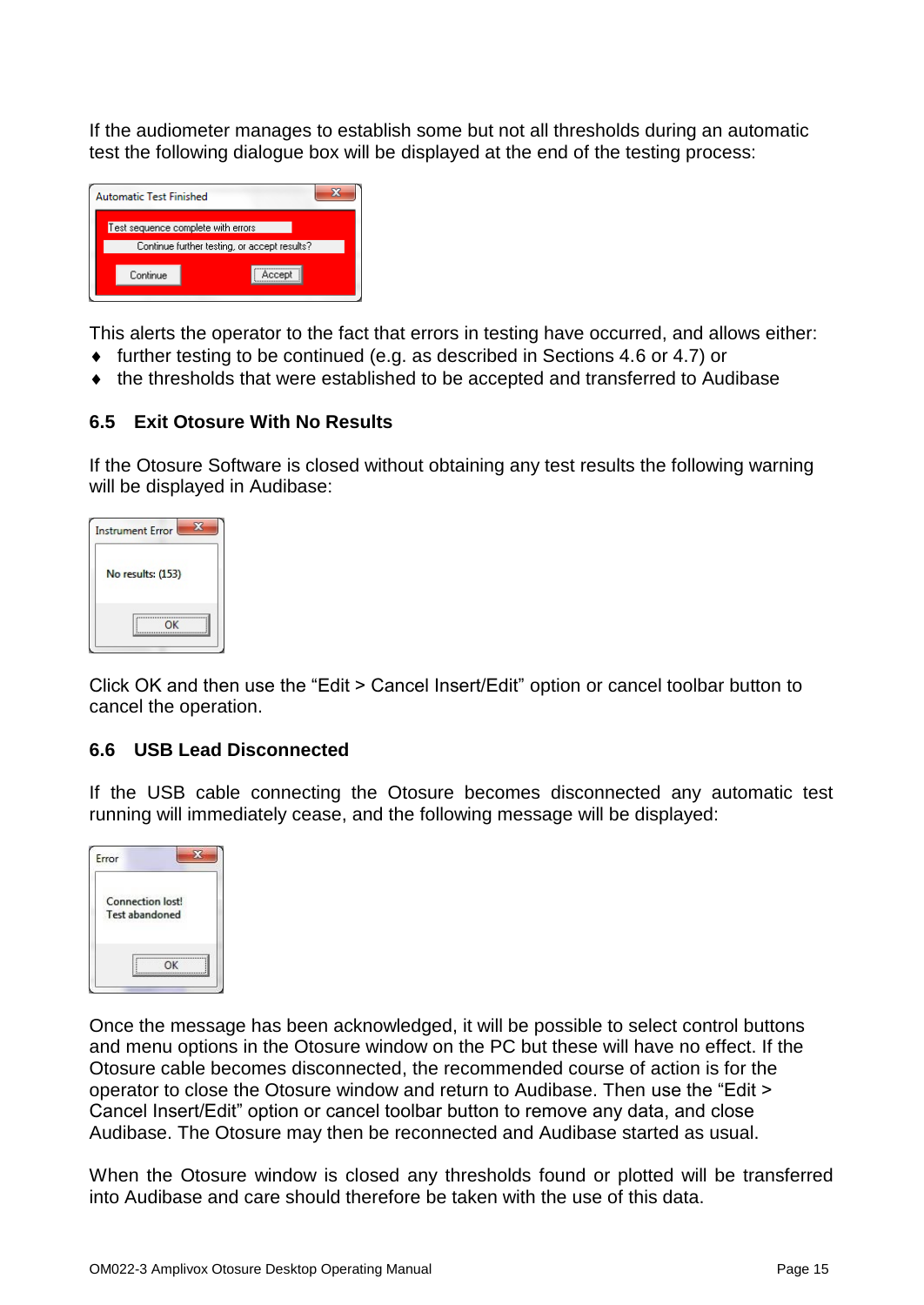Please also refer to Appendix 3 for important information regarding the connection of nonmedical electrical equipment to medical electrical equipment.

# **7 Technical Information & Specification**

### **7.1 Input/Output**

| Connection to PC:                      | USB (version 1.0 or 2.0); type B connector |
|----------------------------------------|--------------------------------------------|
| Left and Right Outputs:                | 6.3mm Jack Socket                          |
| <b>Patient Response Switch:</b>        | 6.3mm Jack Socket                          |
| Maximum voltage at any output: 5V peak |                                            |

#### **7.2 Audiometric**

| Audiometer type:       | Type 4 (IEC 60645-1:2001 & ANSI S3.6:2004)     |
|------------------------|------------------------------------------------|
| Frequencies, Hz:       | 125Hz, 250Hz, 500Hz, 1kHz, 1.5kHz, 2kHz, 3kHz, |
|                        | 4kHz, 6kHz, 8kHz                               |
| Frequency accuracy:    | $< 1\%$                                        |
| Distortion:            | $<$ 2%                                         |
| Output level range:    | -10dB to 100dBHL (80dBHL at 125Hz)             |
| Output level steps:    | 5dB                                            |
| Output level accuracy: | Within 3dB                                     |
| Headset static force:  | 4.5N                                           |

#### **7.3 Earphone Sound Attenuation Characteristics**

| ' Frequency, Hz∖ | 250 | 500 | 000 | 2000 | 4000 | 8000    |
|------------------|-----|-----|-----|------|------|---------|
| Attenuation, dB  |     |     |     | LL   |      | n,<br>້ |

#### **7.4 Physical & environmental**

| <b>Audiometer Dimensions:</b>             | 120mm (L) x 85mm (W) x 30mm (H)          |
|-------------------------------------------|------------------------------------------|
| Audiometer Weight:                        | 150 <sub>gm</sub>                        |
| Operating temperature:                    | +15 <sup>o</sup> C to +35 <sup>o</sup> C |
| Storage/transport temperature:            | $-20^{\circ}$ C to $+70^{\circ}$ C       |
| Humidity (operating):                     | 30% to 90% (non-condensing)              |
| Humidity (storage/transport):             | 10% to 90% (non-condensing)              |
| Atmospheric Pressure (operating):         | 700hPa to 1060hPa                        |
| Atmospheric Pressure (storage/transport): | 500hPa to 1060hPa                        |
|                                           |                                          |

#### **7.5 Equipment classification**

| Degree of protection against electric shock:   | Type B applied part  |
|------------------------------------------------|----------------------|
| Degree of protection against ingress of water: | Not protected        |
| Mode of operation:                             | Continuous operation |
| Equipment mobility:                            | Portable             |

The Otosure audiometer is classified as a Class IIa device under Annex IX (Section 1) of the Medical Devices Directive. It is intended for transient use as a screening hearing test instrument.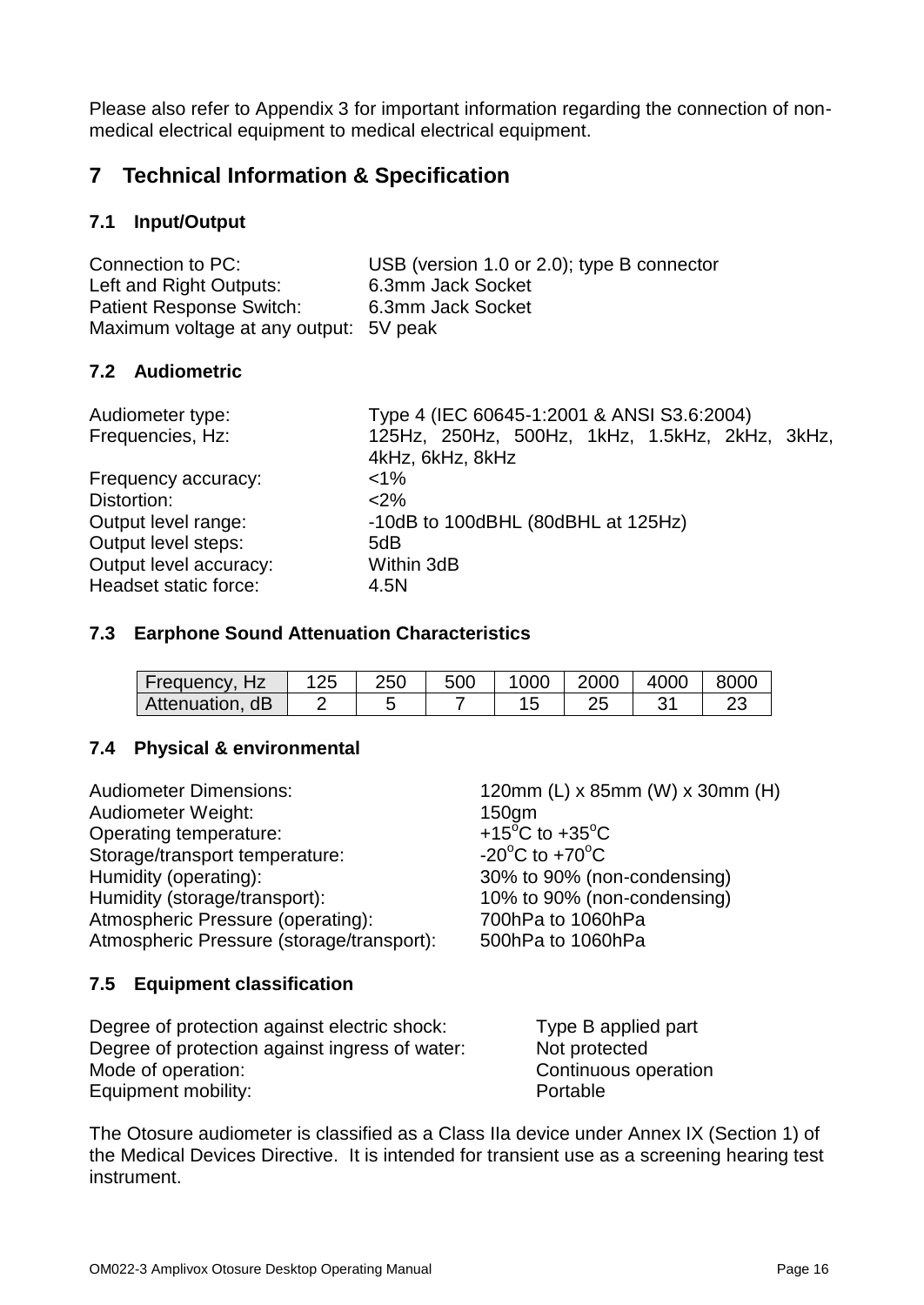### **7.6 Standards**

The Otosure Audiometer complies with the relevant parts of following standards:

- ◆ BS/EN/IEC 60601-1: Medical Electrical Equipment General requirements for basic safety and essential performance
- BS/EN/IEC 60601-1-2: Medical Electrical Equipment Electromagnetic Compatibility: Requirements and Tests
- ◆ BS/EN/IEC 60645-1: Electroacoustics Audiological Equipment Part1: Pure-tone Audiometers

# **8 Symbols Used**

**The following symbols appear on the audiometer:**



**Definition:** Refer to instruction manual (mandatory)

**Definition:** Type B applied part – an applied part providing protection against electric shock, particularly regarding allowable patient leakage current and patient auxiliary current.

The applied parts are the left & right earphones, patient response switch and the associated cables.

# **9 Routine Maintenance**

#### **9.1 Audiometer maintenance**

The Otosure audiometer is a precision instrument. Handle it carefully in order to ensure its continued accuracy and service. When cleaning the instrument, use a soft damp cloth and mild detergent to clean the instrument panel. Refer to ISO 8253-1 for additional guidance.

#### **9.2 Headset maintenance**

Before use check the headset cables and connectors for signs of wear and/or damage. If you find any, please replace the item immediately by contacting Amplivox or your Amplivox distributor, requesting the relevant part number (see Section 12).

Handle the audiometric headset (and audiocups) with care. For these parts that are in direct contact with the patient it is recommended that they are subjected to a standard disinfecting procedure between patients.

This includes physically cleaning and use of a recognised disinfectant. The specific manufacturer's instructions should be followed for use of this disinfecting agent to provide an appropriate level of cleanliness.

Clean the ear cushions (including those on the Audiocups, if used) with a recognised disinfectant, e.g. a "Mediswab".

*Important note:* During the cleaning process do not allow moisture to enter the earphone.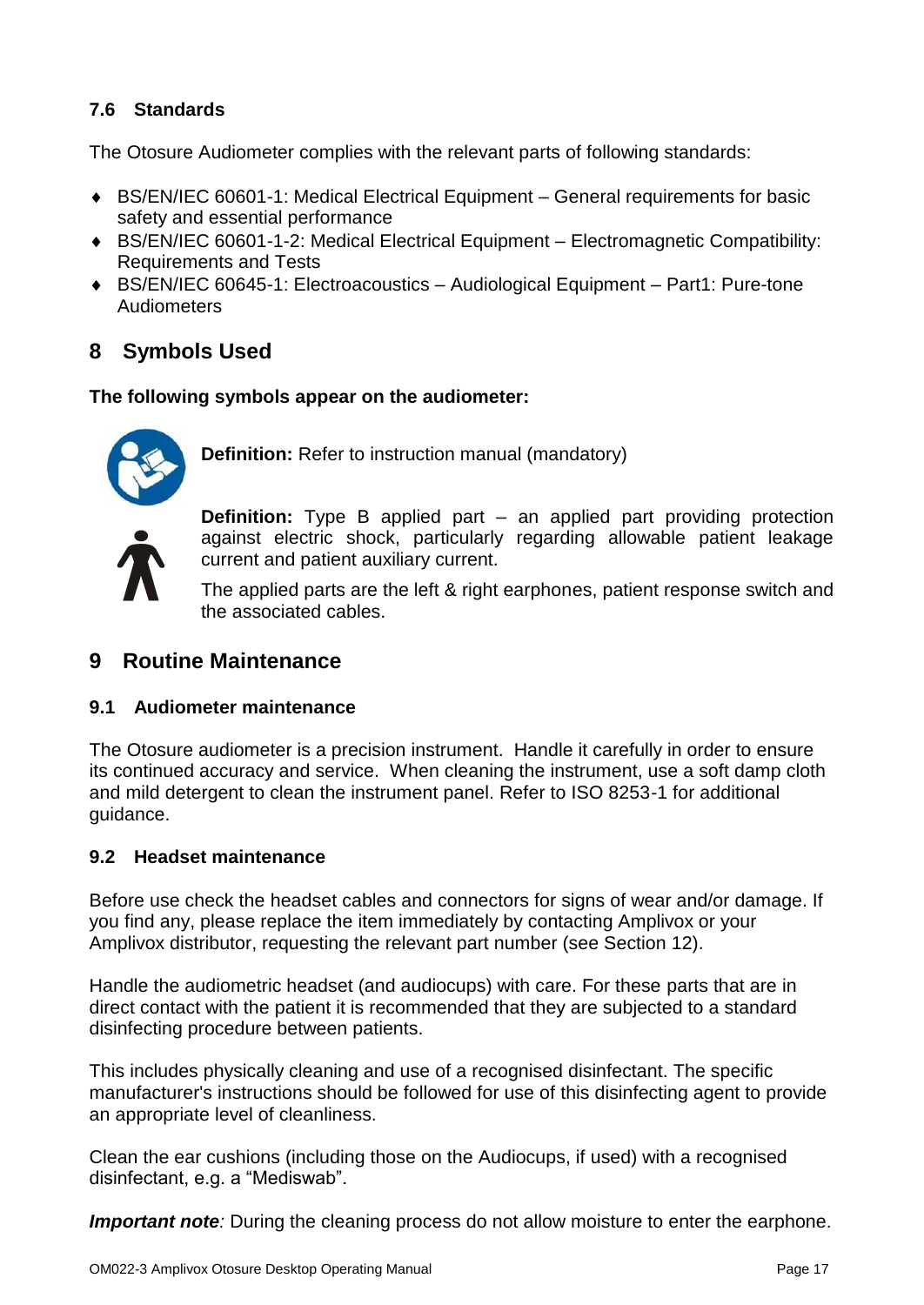# **10 Calibration and Repair of the Instrument**

Amplivox recommend that this audiometer should be calibrated on an annual basis. Please contact Amplivox or the designated distributor for further details of calibration services.



**The instrument should be returned to the manufacturer for service & repair. There are no user-serviceable parts within it.**

When packing the instrument for shipping, please use the original shipping carton and packing materials. Please also ensure that the headset leads are not wrapped around the headband of the headset.

### **11 Guarantee**

All Amplivox instruments are guaranteed against faulty materials and manufacture. The instrument will be replaced free of charge for a period of two years from the date of despatch if returned, carriage paid, to the Amplivox service department. Return carriage is free of charge for customers in the UK and chargeable for overseas customers.

#### **Important Note:**

The following exceptions apply:

**Stock No. Description**

The earphones may go out of calibration due to rough handling or impact (dropping). The life of the leads is also dependent upon conditions of use. These parts are only guaranteed against faulty materials or manufacture.

# **12 Ordering Consumables and Accessories**

To order consumables, additional accessories and to replace detachable parts that have been damaged, please contact Amplivox Ltd for current prices and delivery charges. The items available are listed below:

| A022              | Audiocups (noise reducing headset enclosures)       |
|-------------------|-----------------------------------------------------|
| AC1042            | Audiocup ear cushion                                |
| AC1047            | Audiocup headband                                   |
| AC1048            | Audiocup headband cover                             |
| A023              | Headband (standard headphone)                       |
| A026              | Earphone cushion                                    |
| A032              | Earphones DD45 *                                    |
| A030              | Headset lead                                        |
| B <sub>132</sub>  | Carrying case                                       |
| A085              | Patient response switch                             |
| A073              | <b>Booth Leads</b>                                  |
| <b>MANOTODESK</b> | Amplivox Otosure operating manual - desktop (OM022) |
| F <sub>0</sub> 7  | USB Cable, 1.8m                                     |
|                   |                                                     |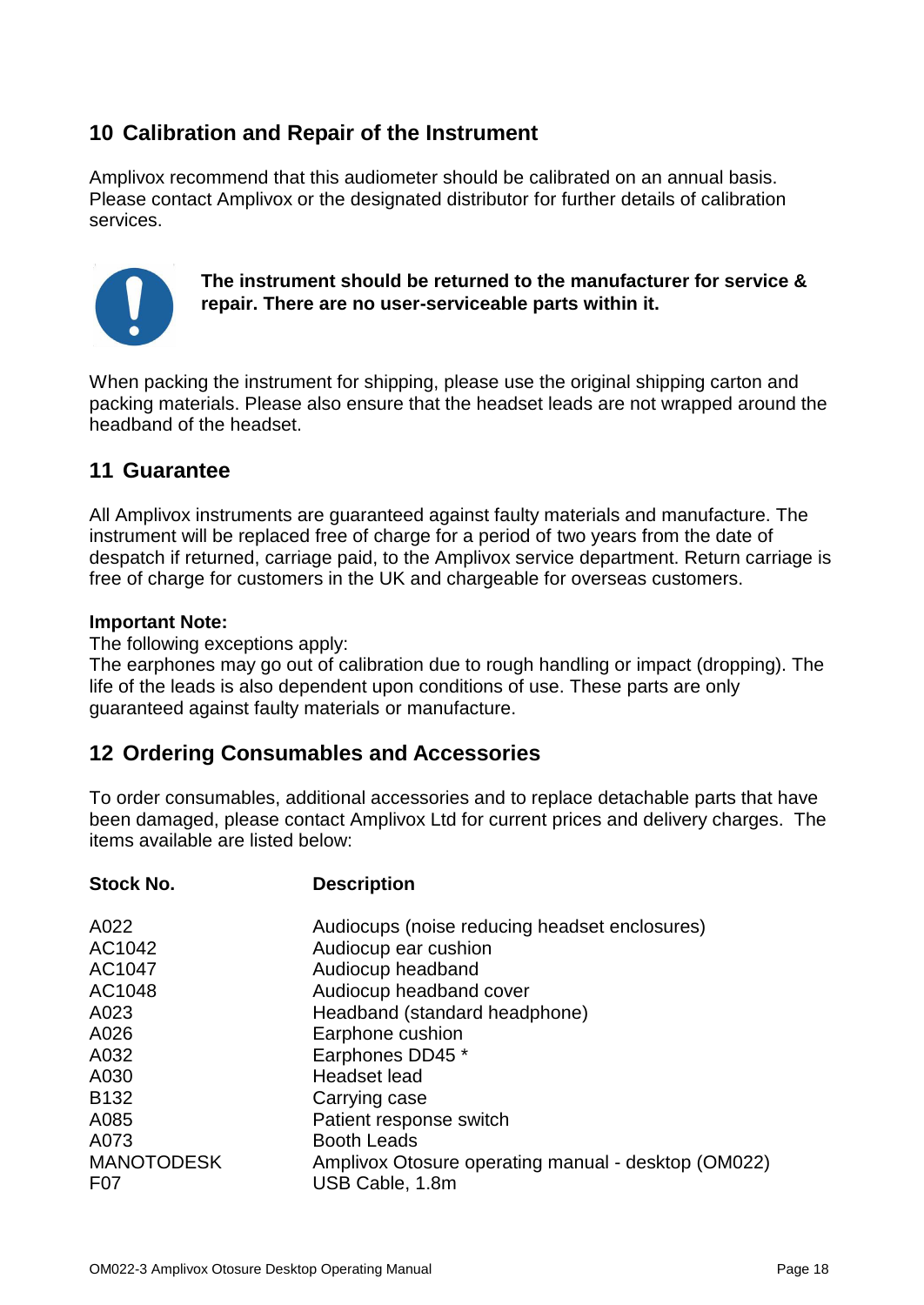

**Accessories marked \* require calibration with the specific audiometer to be used. Do not attempt to use these accessories until the audiometer has been calibrated to match their characteristics.**

Shipping documentation will reference the stock number quoted above, and images of the parts alongside the relevant stock number are available on the Amplivox website [\(www.amplivox.ltd.uk\)](http://www.amplivox.ltd.uk/). The required fitting instructions are supplied with each part.

# **13 Disposal Information**



Amplivox Limited is fully compliant with the WEEE (Waste Electrical and Electronic Equipment) Regulations. Our PRN (Producer Registration Number) is WEE/GA0116XU and we are registered with the approved WEEE Compliance Scheme, B2B Compliance, approval number WEE/MP3338PT/SCH.

The main purpose of the WEEE Regulations is to encourage the segregation of waste electrical items from the general waste stream and into reuse, recovery and recycling routes.

Therefore for any waste electrical units purchased from Amplivox that either:

- bear the crossed out wheeled bin symbol with black bar underneath, or
- have been replaced with new Amplivox products on a like-for-like basis

please contact our WEEE Compliance Scheme, B2B Compliance, using the details below. B2B Compliance will be able to provide further information on how to recycle your waste electrical units and answer any queries you may have.

#### **B2B Compliance**

Tel: +44 (0) 1691 676 124 (Option 2) Email: [operations@b2bcompliance.org.uk](mailto:operations@b2bcompliance.org.uk)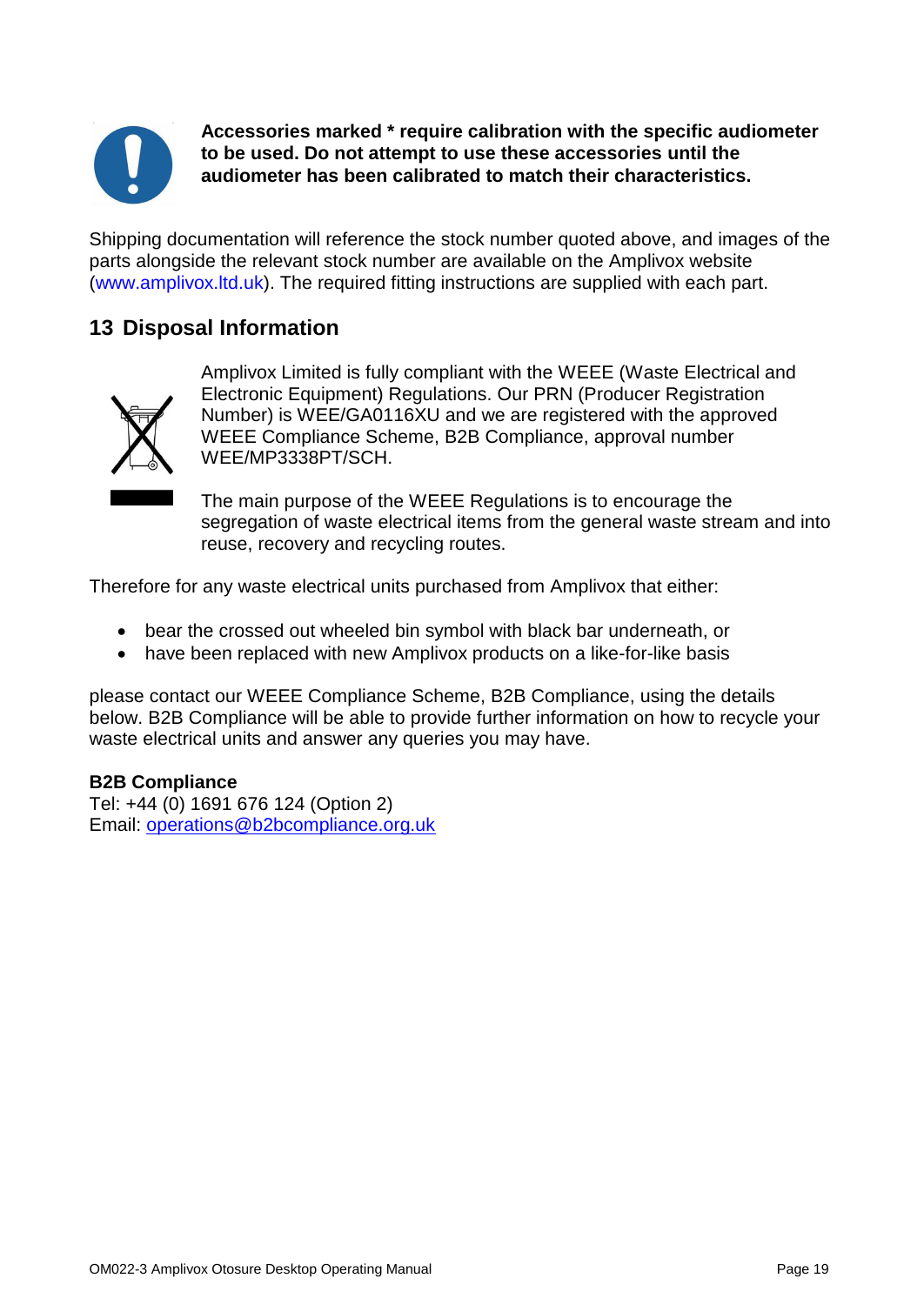# **Appendix 1: Installation & Operational Check**

This section describes the procedure for installing the Otosure operating software & associated device drivers, undertaking the first-time connection of the Otosure audiometer and performing a basic operational check to ensure that the instrument is working.

#### **A1.1 Installation**

#### **A1.1.1 Overview**

Installation is a two-stage process (please ensure both are completed):

- Install the Otosure software on the PC
- Install the device drivers to enable USB communication between the PC and the Otosure audiometer

#### **A1.1.2 Install the Amplivox Otosure Software**

The installation of the Otosure software is seamless and is installed as part of Audibase. Please refer to the Audibase5.4 user guide for step by step installation instructions.

#### **A1.1.3 Install the USB Device Drivers**

Before commencing this installation ensure that the Otosure program is not running. Connect the USB port on the Otosure audiometer to a spare USB port on the PC using the supplied USB lead. Windows will detect the new hardware, and begin the installation process.

Please refer to the Audibase5.4 user guide for step by step instructions to install the USB Device Drivers.

#### **A1.2 Uninstalling the Otosure Program**

Uninstalling the Otosure program is achieved simply by navigating to the location where the software was originally installed and deleting the file named "Otosure.exe". There is no need to use the "Add or Remove Programs" utility.

This will leave Audibase installed. For instructions on how to uninstall Audibase please refer to the Audibase5.4 user guide.

#### **A1.3 Operational Check**

Connect the headphones and patient response switch to the Otosure audiometer, and connect the Otosure audiometer to the PC via a USB cable. Start the Audibase application on the PC and enter new patient details (refer to the Audibase user manual).

Start a test using the Launch Test button in the Audibase toolbar:



Close any dialogue boxes in the Otosure window and select the Manual Test option: ∕™

Move the mouse pointer over the "Present" icon in the Otosure window and ensure a tone is heard from an earphone. Use the arrow keys on the PC keyboard to change the level and frequency of the tone. Use the "L" and "R" keys on the PC keyboard to switch between earphones.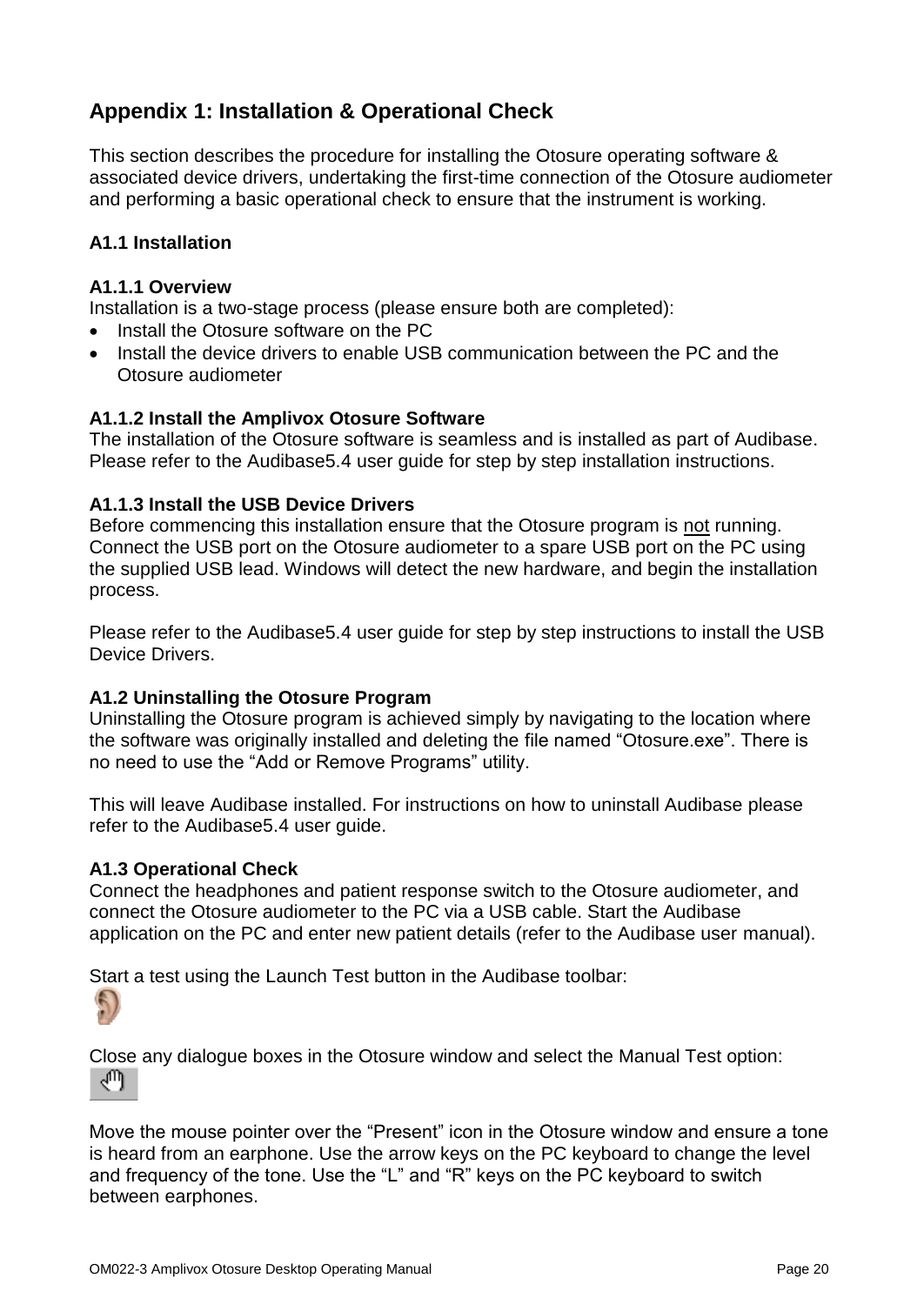Press the patient response switch and ensure that the "Response" icon in the Otosure window changes colour to light green and returns to dark green when the switch is released.

The above will demonstrate the basic functionality of the audiometer; for more detailed checks refer to Sections 4 & 5. When closing the Otosure window remember to use the "Edit > Cancel Insert/Edit" option or cancel toolbar button in Audibase to cancel the test operation.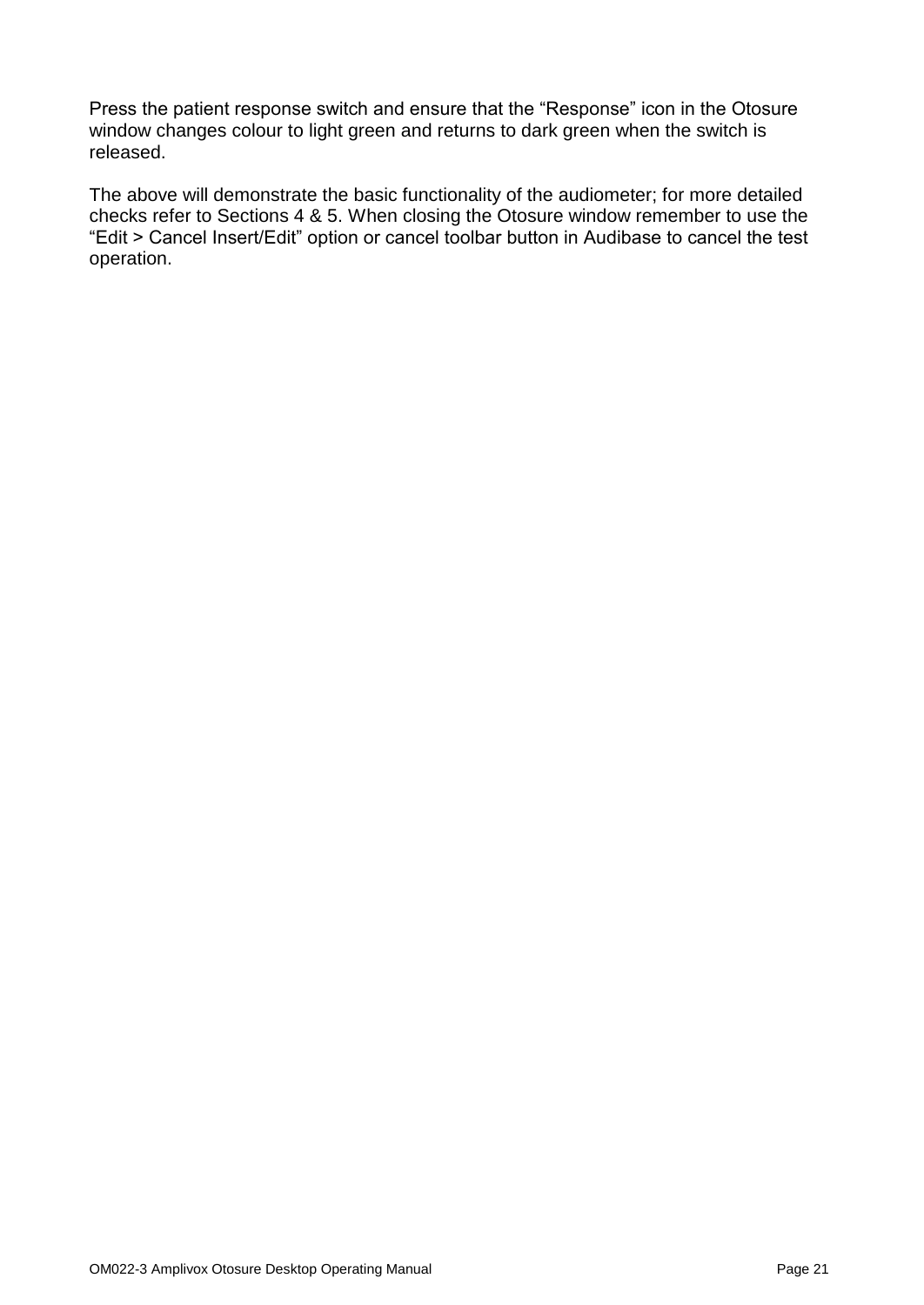# **Appendix 2: EMC Guidance and Manufacturer's Declaration**

|                                           |                   | Guidance and manufacturer's declaration - electromagnetic emissions                                                                                                               |
|-------------------------------------------|-------------------|-----------------------------------------------------------------------------------------------------------------------------------------------------------------------------------|
| such an environment.                      |                   | The Otosure Audiometer is intended for use in the electromagnetic environment specified<br>below. The customer or user of the Otosure Audiometer should assure that it is used in |
| <b>Emissions test</b>                     | <b>Compliance</b> | Electromagnetic environment -<br>guidance                                                                                                                                         |
| <b>RF</b> emissions                       | Group 1           | The Otosure Audiometer uses RF energy<br>only for its internal function. Therefore, its                                                                                           |
| CISPR <sub>11</sub>                       |                   | RF emissions are very low and are not<br>likely to cause interference in nearby<br>electronic equipment.                                                                          |
| <b>RF</b> emissions                       | Class B           | The Otosure Audiometer is suitable for use<br>in all establishments, including domestic                                                                                           |
| CISPR <sub>11</sub>                       |                   | establishments and those directly                                                                                                                                                 |
| Harmonic emissions<br>IEC 61000-3-2       | Not applicable    | connected to the public low-voltage power<br>supply network that supplies buildings<br>used for domestic purposes.                                                                |
|                                           |                   |                                                                                                                                                                                   |
| Voltage fluctuations/flicker<br>emissions | Not applicable    |                                                                                                                                                                                   |
| IEC 61000-3-3                             |                   |                                                                                                                                                                                   |

# **Guidance and manufacturer's declaration – electromagnetic immunity**

The Otosure Audiometer is intended for use in the electromagnetic environment specified below. The customer or user of the Otosure Audiometer should assure that it is used in such an environment.

| <b>Immunity test</b>   | <b>IEC 60601 test</b>            | <b>Compliance</b> | Electromagnetic              |
|------------------------|----------------------------------|-------------------|------------------------------|
|                        |                                  |                   |                              |
|                        | level                            | level             | environment - guidance       |
| Electrostatic          | ±6 kV contact                    | ±6 kV contact     | Floors should be wood,       |
| Discharge (ESD)        |                                  |                   | concrete or ceramic tile. If |
|                        | $±8$ kV air                      | $±8$ kV air       | floors are covered with      |
| IEC 61000-4-2          |                                  |                   | synthetic material, the      |
|                        |                                  |                   | relative humidity should be  |
|                        |                                  |                   | at least 30%                 |
| <b>Electrical fast</b> | $±2$ kV for power                | Not applicable    | Mains power quality should   |
| transient/burst        | supply lines                     |                   | be that of a typical         |
| IEC 61000-4-4          | $±1$ kV for                      |                   | commercial or hospital       |
|                        | input/output lines               |                   | environment.                 |
| Surge                  | $±1$ kV differential             | Not applicable    | Mains power quality should   |
|                        | mode                             |                   | be that of a typical         |
| IEC 61000-4-5          | $±2$ kV common                   |                   | commercial or hospital       |
|                        | mode                             |                   | environment.                 |
| Voltage dips, short    | $<$ 5% $UT$                      | Not applicable    | Mains power quality should   |
| interruptions and      | $(>95\%$ dip in U <sub>T</sub> ) |                   | be that of a typical         |
| voltage variations     | for 0.5 cycle                    |                   | commercial or hospital       |
| on power supply        |                                  |                   | environment. If the user of  |
| input lines            | 40% U <sub>T</sub>               |                   | the Otosure Audiometer       |
|                        | (60% dip in $U_T$ )              |                   | requires continued           |
| IEC 61000-4-11         | for 5 cycles                     |                   | operation during power       |
|                        |                                  |                   | mains interruptions, it is   |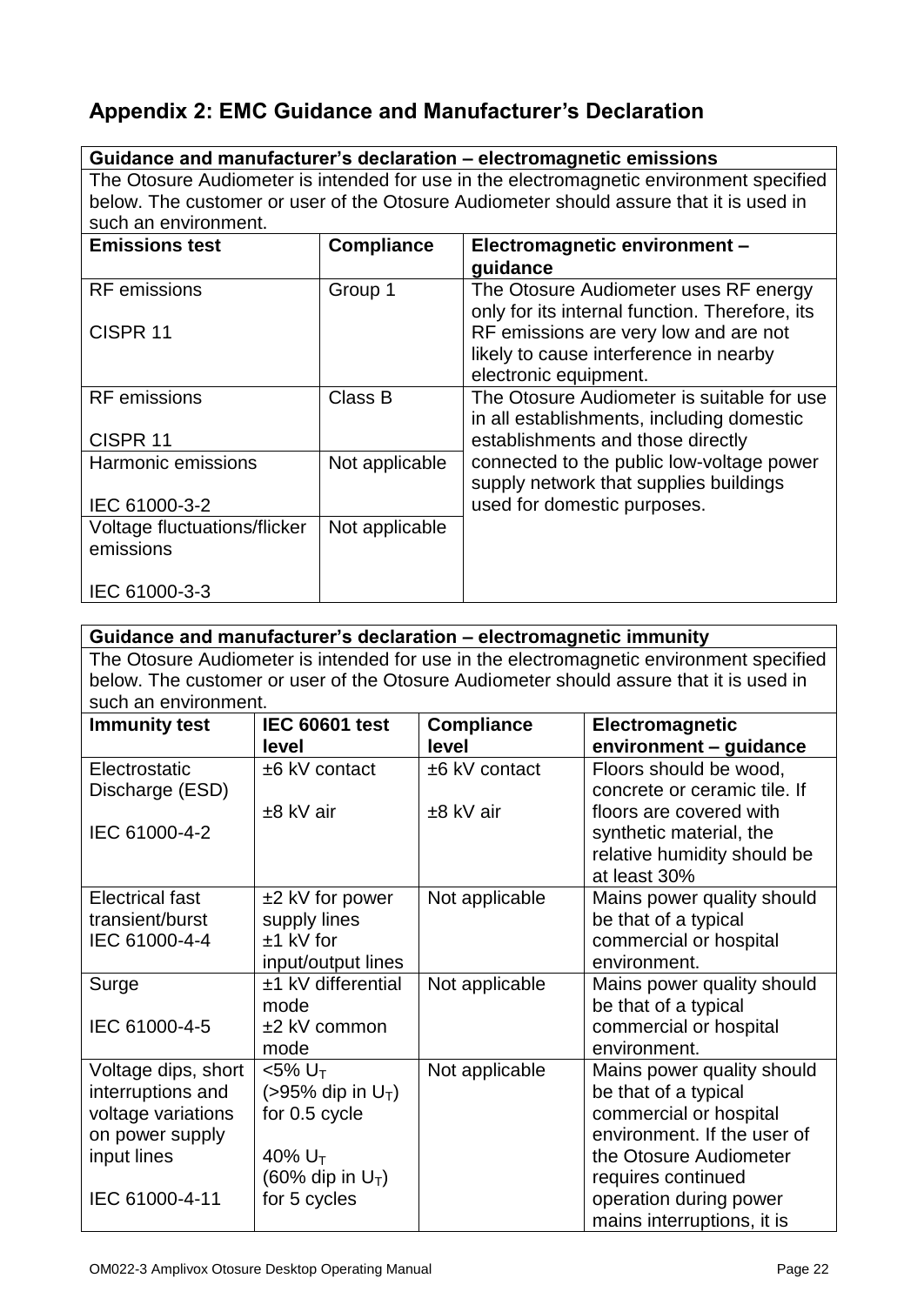|                                                                                 | 70% $U_T$<br>(30% dip in $U_T$ )<br>for 25 cycles<br>$<$ 5% U <sub>T</sub><br>$(>95\%$ dip in U <sub>T</sub> )<br>for 5 sec |         | recommended that the<br>Otosure Audiometer be<br>powered from an<br>uninterruptible power supply<br>or a battery.                                        |
|---------------------------------------------------------------------------------|-----------------------------------------------------------------------------------------------------------------------------|---------|----------------------------------------------------------------------------------------------------------------------------------------------------------|
| Power frequency<br>(50/60 Hz)<br>magnetic field<br>IEC 61000-4-8                | 3 A/m                                                                                                                       | $3$ A/m | Power frequency magnetic<br>fields should be at levels<br>characteristic of a typical<br>location in a typical<br>commercial or hospital<br>environment. |
| NOTE $U_T$ is the a.c. mains voltage prior to the application of the test level |                                                                                                                             |         |                                                                                                                                                          |

| Guidance and manufacturer's declaration - electromagnetic immunity                      |                              |                   |                                                                                                                                                                                                                                                                           |  |
|-----------------------------------------------------------------------------------------|------------------------------|-------------------|---------------------------------------------------------------------------------------------------------------------------------------------------------------------------------------------------------------------------------------------------------------------------|--|
| The Otosure Audiometer is intended for use in the electromagnetic environment specified |                              |                   |                                                                                                                                                                                                                                                                           |  |
| below. The customer or user of the Otosure Audiometer should assure that it is used in  |                              |                   |                                                                                                                                                                                                                                                                           |  |
|                                                                                         | such an environment.         |                   |                                                                                                                                                                                                                                                                           |  |
| <b>Immunity</b>                                                                         | <b>IEC 60601</b>             | <b>Compliance</b> | Electromagnetic environment - guidance                                                                                                                                                                                                                                    |  |
| test                                                                                    | test level                   | level             |                                                                                                                                                                                                                                                                           |  |
|                                                                                         |                              |                   | Portable and mobile RF communications<br>equipment should be used no closer to any<br>part of the Otosure Audiometer, including<br>cables, than the recommended separation<br>distance calculated from the equation<br>applicable to the frequency of the<br>transmitter. |  |
|                                                                                         |                              |                   | <b>Recommended separation distance</b>                                                                                                                                                                                                                                    |  |
| Conducted<br><b>RF</b><br>IEC 61000-                                                    | 3 Vrms<br>150kHz to<br>80MHz | 3 Vrms            | $d = 1.2\sqrt{P}$                                                                                                                                                                                                                                                         |  |
| $4 - 6$                                                                                 |                              |                   | $d = 1.2\sqrt{P}$ 80MHz to 800MHz                                                                                                                                                                                                                                         |  |
| Radiated<br><b>RF</b>                                                                   | 3 V/m<br>80MHz to            | 3 V/m             | $d = 2.3\sqrt{P}$ 800MHz to 2.5GHz                                                                                                                                                                                                                                        |  |
| IEC 61000-<br>$4 - 3$                                                                   | 2.5GHz                       |                   | where P is the maximum output power<br>rating of the transmitter in Watts (W)<br>according to the transmitter manufacturer<br>and d is the recommended separation<br>distance in metres (m).                                                                              |  |
|                                                                                         |                              |                   | Field strengths from fixed RF transmitters,<br>as determined by an electromagnetic site<br>survey, <sup>a</sup> should be less than the<br>compliance level in each frequency range. b                                                                                    |  |
|                                                                                         |                              |                   | Interference may occur in the<br>vicinity of equipment marked<br>with the following symbol:                                                                                                                                                                               |  |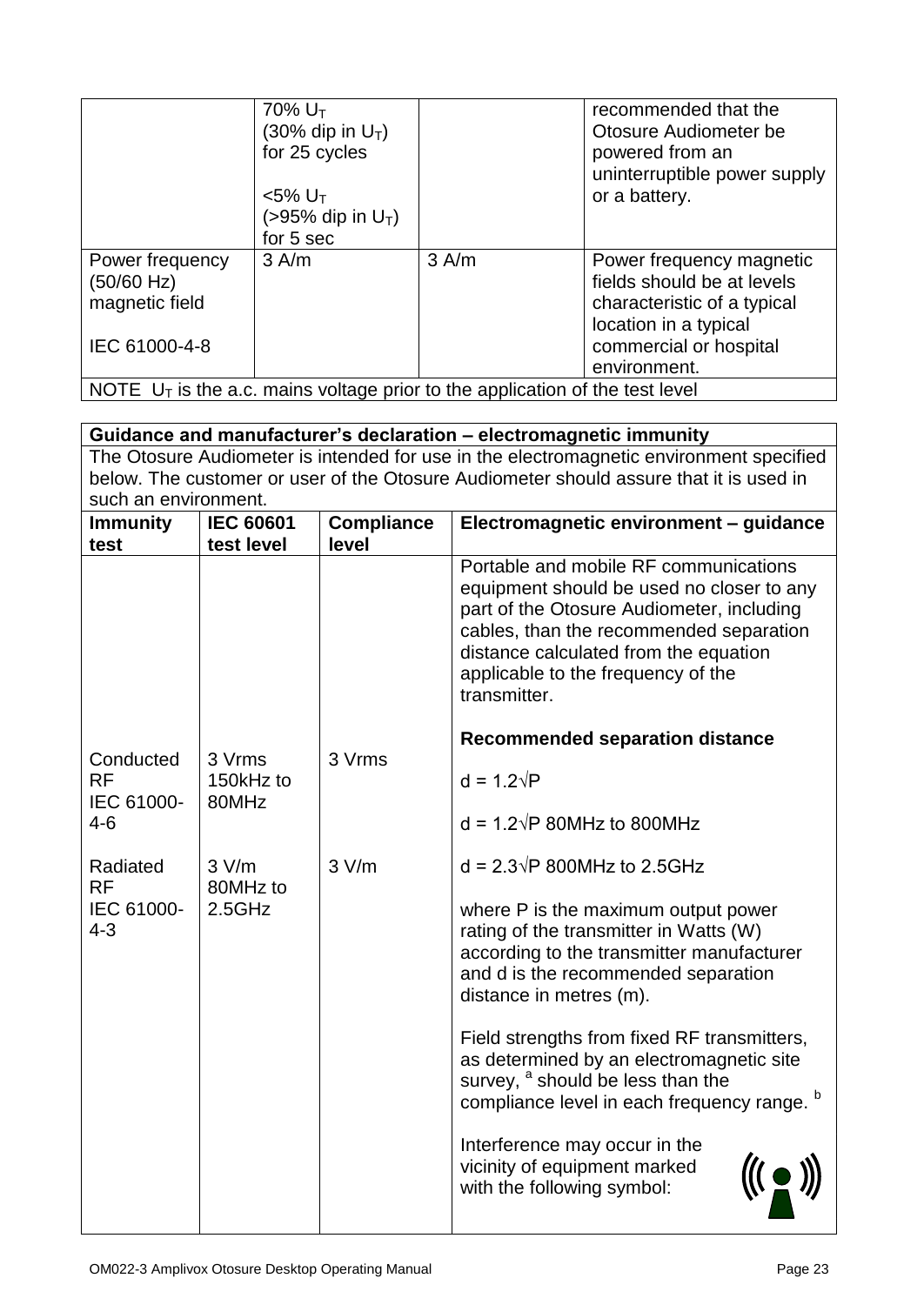| NOTE 1: At 80MHz and 800MHz, the higher frequency range applies. |  |                                                                                                                                                                                                                                                                                                                                                                                                                                                                                                                                                                                                                                                                                                                                                  |  |  |  |
|------------------------------------------------------------------|--|--------------------------------------------------------------------------------------------------------------------------------------------------------------------------------------------------------------------------------------------------------------------------------------------------------------------------------------------------------------------------------------------------------------------------------------------------------------------------------------------------------------------------------------------------------------------------------------------------------------------------------------------------------------------------------------------------------------------------------------------------|--|--|--|
|                                                                  |  | NOTE 2: These guidelines may not apply in all situations. Electromagnetic propagation is<br>affected by absorption and reflection from structures, objects and people                                                                                                                                                                                                                                                                                                                                                                                                                                                                                                                                                                            |  |  |  |
|                                                                  |  | a Field strengths from fixed transmitters, such as base stations for radio (cellular/cordless) telephones and<br>land mobile radios, amateur radio, AM and FM radio broadcast and TV broadcast cannot be predicted<br>theoretically with accuracy. To assess the electromagnetic environment due to fixed RF transmitters, an<br>electromagnetic site survey should be considered. If the measured field strength in the location in which<br>the Otosure Audiometer is used exceeds the applicable RF compliance level above, the Otosure<br>Audiometer should be observed to verify normal operation. If abnormal performance is observed,<br>additional measures may be necessary, such as re-orienting or relocating the Otosure Audiometer. |  |  |  |

b Over the frequency range 150 kHz to 80 MHz, field strengths should be less than 3 V/m.

#### **Recommended separation distances between portable and mobile RF communications equipment and the Otosure Audiometer**

The Otosure Audiometer is intended for use in an electromagnetic environment in which radiated RF disturbances are controlled. The customer or the user of the Otosure Audiometer can help prevent electromagnetic interference by maintaining a minimum distance between portable and mobile RF communications equipment (transmitters) and the Otosure Audiometer as recommended below, according to the maximum output power of the communications equipment.

| <b>Rated maximum</b><br>output power of<br>transmitter | Separation distance according to frequency of transmitter<br>m |                             |                    |  |
|--------------------------------------------------------|----------------------------------------------------------------|-----------------------------|--------------------|--|
| W                                                      | 150 kHz to 80<br><b>MHz</b>                                    | 80 MHz to 800<br><b>MHz</b> | 800 MHz to 2.5 GHz |  |
|                                                        | $d = 1.2\sqrt{P}$                                              | $d = 1.2\sqrt{P}$           | $d = 2.3\sqrt{P}$  |  |
| 0.01                                                   | 0.12                                                           | 0.12                        | 0.23               |  |
| 0.1                                                    | 0.38                                                           | 0.38                        | 0.73               |  |
|                                                        | 1.2                                                            | 1.2                         | 2.3                |  |
| 10                                                     | 3.8                                                            | 3.8                         | 7.3                |  |
| 100                                                    | 12                                                             | 12                          | 23                 |  |

For transmitters rated at a maximum output power not listed above, the recommended separation distance d in metres (m) can be estimated using the equation applicable to the frequency of the transmitter, where P is the maximum output power rating of the transmitter in Watts (W) according to the transmitter manufacturer.

NOTE 1: At 80MHz and 800MHz, the separation distance for the higher frequency range applies.

NOTE 2: These guidelines may not apply in all situations. Electromagnetic propagation is affected by absorption and reflection from structures, objects and people.